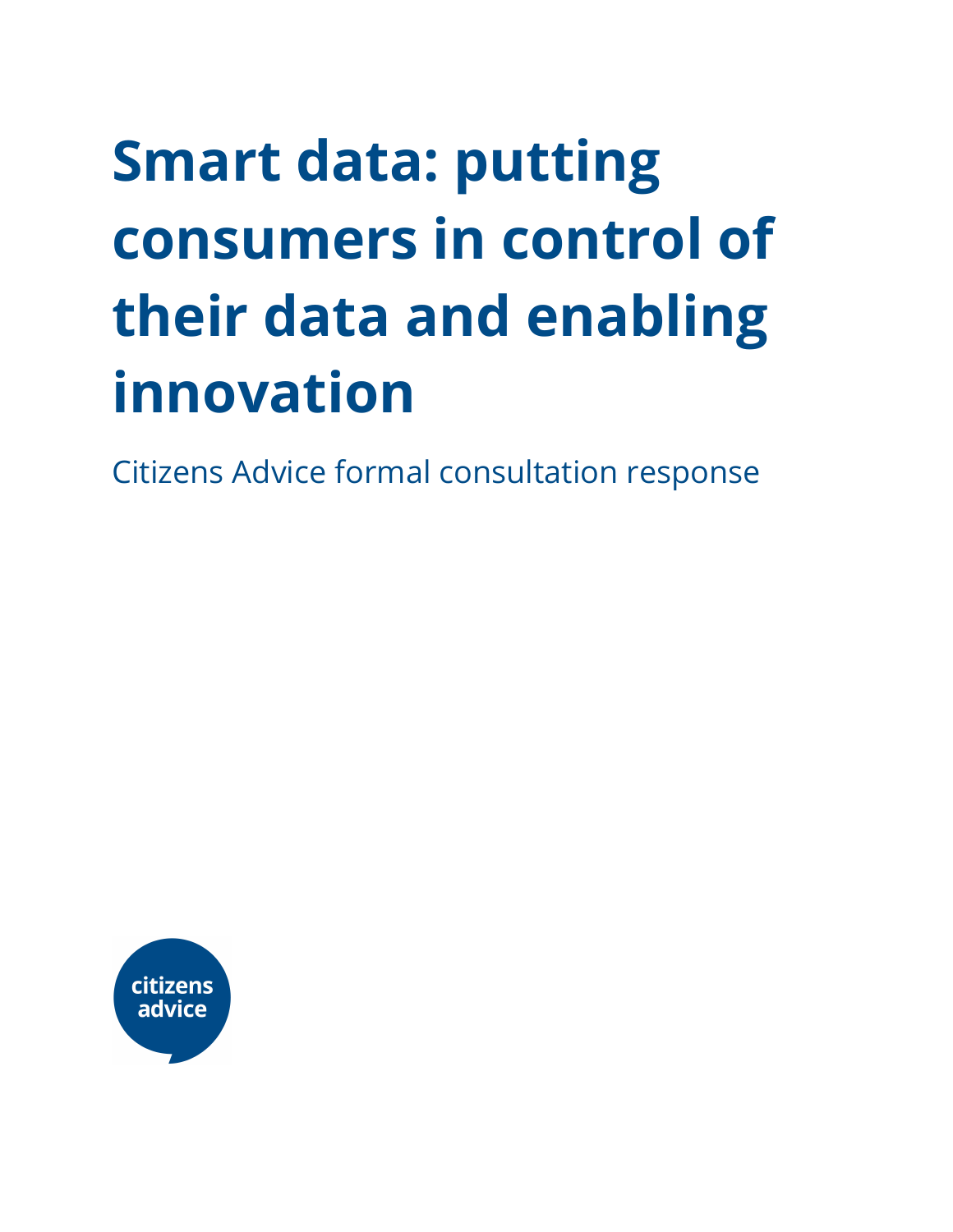### **Introduction**

Citizens Advice gives people the knowledge and confidence they need to find their way forward - whoever they are, and whatever their problem. Our network of independent charities offers confidential advice online, over the phone, and in person, for free. Last year we helped 2.6 million people in person, by phone, email or webchat. Our advice website had over 25 million visits, with 34 million pages viewed.

We are pleased to respond to the government's consultation *Smart data: Putting consumers in control of their data and enabling innovation* and we welcome the review's commitment to ensure consumer needs are at the heart of Smart Data initiatives.

Citizens Advice represents the voice of consumers across essential markets and has a statutory duty to represent energy and post consumers across Great Britain. Our work to improve the policies and practices that affect people's lives across these markets has informed our response to this consultation, with a particular focus on examples from the energy market. We have also drawn on our experience in digital services, communications, financial services and pensions markets.

Smart Data can be used to improve outcomes for consumers. It can enable new services that help people reduce costs on household bills, protect them from being 'locked-in' with specific service providers and reduce the price of switching.

However, there are important risks that must be considered to ensure all consumers are able to benefit and are treated fairly within Smart Data markets:

- **● Smart data is not guaranteed to reduce the loyalty penalty.** Those already engaged in the market may see benefits from Open Communications, and it may encourage people to switch. However, those who do not engage or are unable to switch may get left behind. These customers will need adequate protections.
- **Distributional impacts mean some consumers might be left behind.** This could exacerbate existing issues as those who can access the service benefit, and are effectively subsidised by those who cannot. Often it is vulnerable consumers who end up paying the price for being less able to use these new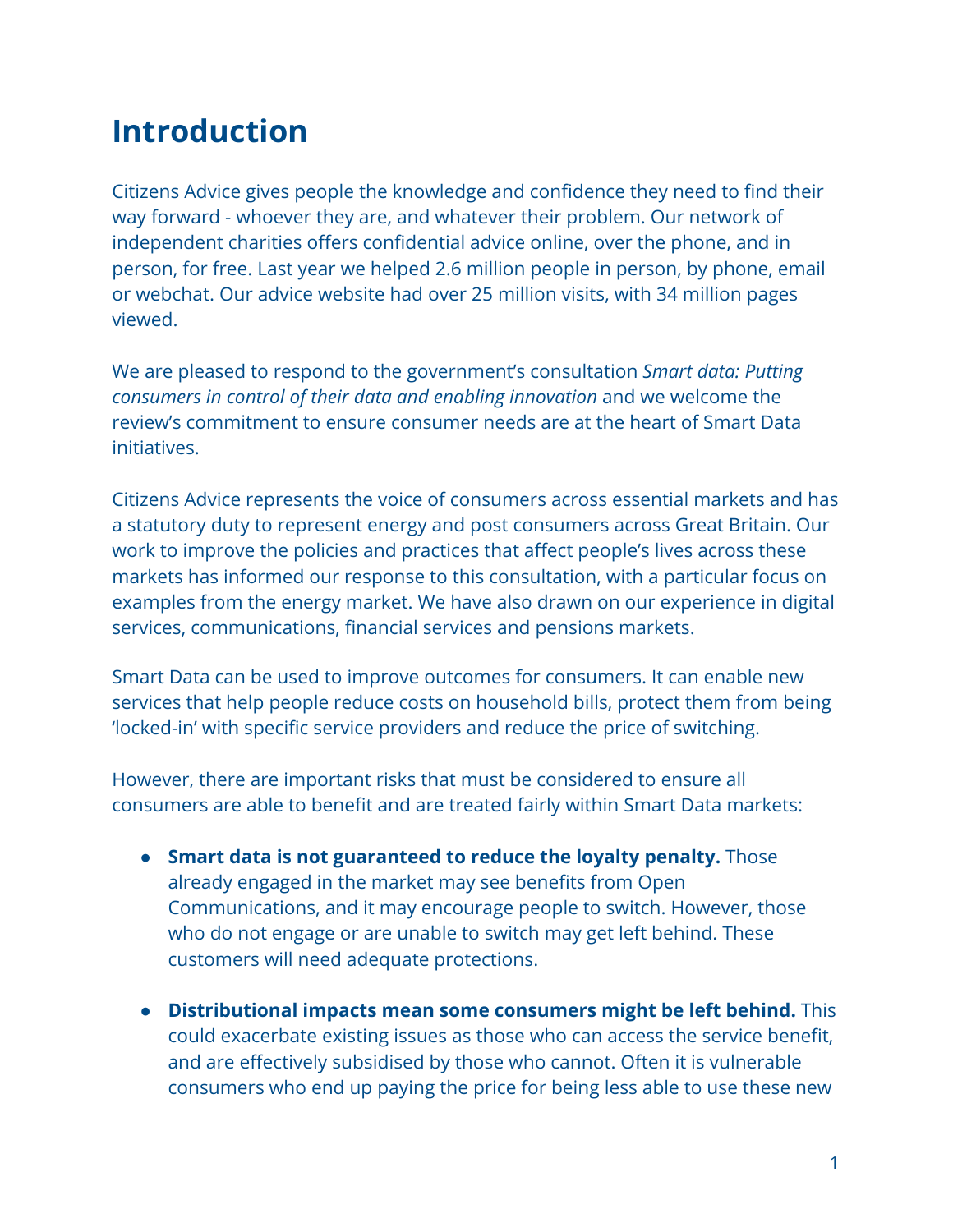services. Distributional problems are complex and do not elicit easy answers, but given that disengaged customers face a 'loyalty penalty' of nearly £1,000 a year for their essential services, this problem must be tackled nonetheless.<sup>1</sup>

- **Principles of transparency and control must be managed from the start.** Consumers need to understand what is happening to their data and be able to choose who they share it with, for what purposes and tailor or amend these choices over time. Data privacy should also be built into technologies and services by design.
- **Smart Data markets must be supervised and regulated.** Regulation must be updated to effectively operate across sectors. Consumers need to be protected and offered the same standards of service in every Smart Data market.
- **New systems must be built around the needs of vulnerable consumers.** Citizens Advice helps vulnerable consumers with problems across regulated and unregulated markets. Our experience and research with consumers in vulnerable circumstances informs our answers throughout this response. We welcome the government's commitment to place vulnerable consumers at the centre of the Smart Data Function. To ensure that Smart Data improves outcomes for these consumers, impacts of new services must be carefully considered from the start.

We have provided specific responses to those questions most relevant to our work and research. This response is not confidential and may be published in full on your website.

<sup>&</sup>lt;sup>1</sup> Citizens Advice, The Cost of [Loyalty](https://www.citizensadvice.org.uk/Global/CitizensAdvice/Consumer%20publications/Citizens%20Advice%20-%20The%20cost%20of%20loyalty.pdf), 2018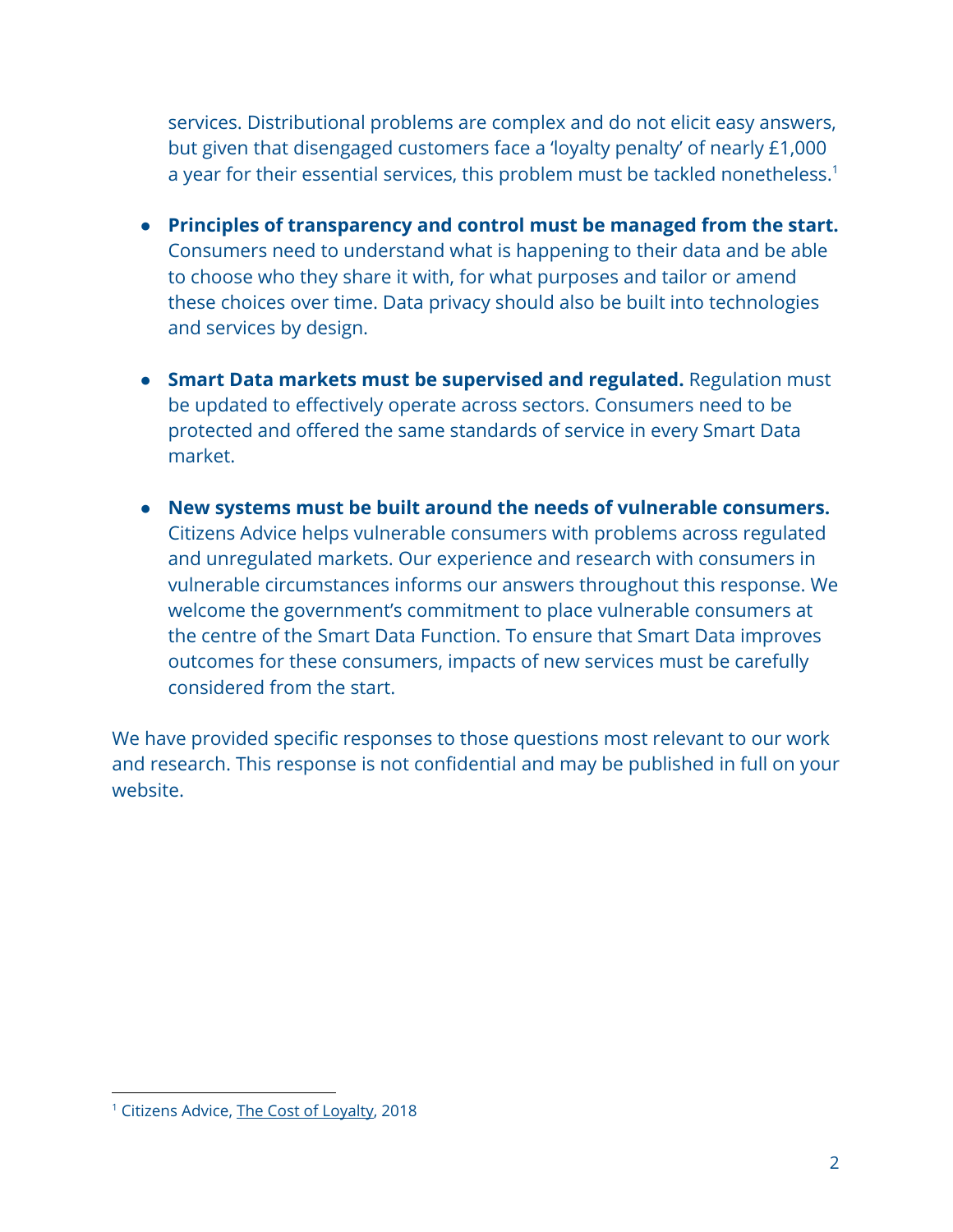### **Formal response**

#### **Question 1:**

**(a) Do you agree with the proposed objectives and expected benefits of Open Communications? Are there any other benefits or risks that we should consider?**

It's important that we have well functioning consumer markets - that provide good outcomes for *all* who use them.

Essential markets generally tend to operate on a two-tier basis - the engaged, i.e. those who regularly switch, and the disengaged. While switching is good for promoting a competitive market, it's not always a silver bullet to delivering good consumer outcomes.

Demand side response interventions - such as prompts and nudges to make switching easier - work to an extent, but not as much as they were intended to. While Open Communications could lead to benefits - such as increased customer choice and better targeting of offers - it won't necessarily solve inertia. We acknowledge each of these points in turn.

#### **Smart data should help already active customers to get a better deal for 3 main reasons:<sup>2</sup>**

- 1. It can unlock new services and ecosystems. We would particularly expect this in energy, as a result of new smart meter data becoming available. This could enable third party providers and demand-side aggregators to provide new products and services to consumers and reduce costs.
- 2. It can protect consumers, especially from being 'locked-in' to particular services. This is likely to be particularly important in the energy market, as smart home offers develop and increasingly rely on access to past energy usage data.
- 3. It may reduce switching costs, by enabling new automatic switching services in essential services. We regard this data portability as a necessary but

<sup>&</sup>lt;sup>2</sup> Citizens Advice, [Modernising](https://www.citizensadvice.org.uk/wales/about-us/policy/policy-research-topics/consumer-policy-research/consumer-surveys-consultation-responses/modernising-consumer-markets-citizens-advice-formal-consultation-response/) consumer markets: Citizens Advice formal consultation response, July 2018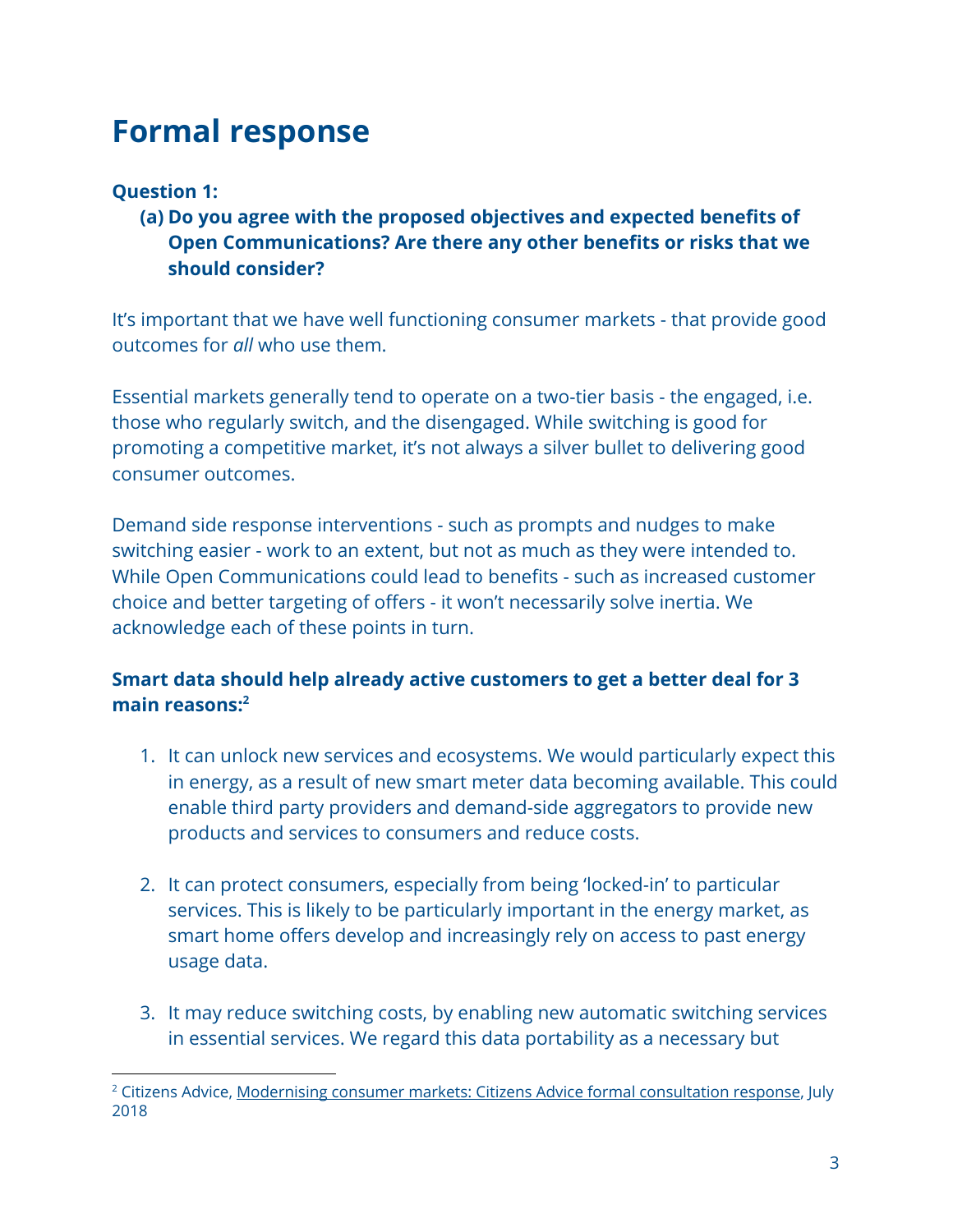insufficient protection for consumers. If it is the only measure designed to protect consumers from being 'locked in' with specific service providers then it is likely to be unsuccessful, as we would not expect all consumers to exercise their portability rights.<sup>3</sup>

**While switching can deliver good outcomes, there still remains a large proportion of essential service markets that doesn't engage and switch**. This has led to loyal customers paying penalties. Our research found that loyal customers are being stung across a range of essential services - broadband, mobile, home insurance, cash savings and mortgages - to the tune of £4 bn a year.<sup>4</sup>

This is having a huge impact on the lives of our clients. They lose billions of pounds each year simply by paying more for essential services. Given the amount of money households spend on these services each year on average - £3,671 - it's important that companies aren't allowing them to spend more than they need to for these services.

Regulators haven't acted quickly enough to tackle the loyalty penalty because they assumed competition would lead to the best outcomes for consumers, as Dermot Nolan, Chief Executive of Ofgem said:

*"I have also said that we would put in, and regretted not putting in earlier, price caps for vulnerable customers, and we would proceed intensively with that and have a targeted campaign over time to try to ameliorate the harm in the market."<sup>5</sup>*

**Open Communications could help turn some disengaged customers at the margins of these essential markets into engaged customers.** This would reduce the number of customers who pay the loyalty penalty.

Demand side interventions aren't a silver bullet for delivering better competition. To understand the prospects for Smart Data leading to more people switching, it's useful to review past demand side interventions to get people switching. Regulators have tended to assume that if people were better informed they would switch and competition would ultimately make the market work better. But this approach

<sup>&</sup>lt;sup>3</sup> Citizens Advice, [Modernising](https://www.citizensadvice.org.uk/Global/CitizensAdvice/Consumer%20publications/Modernising%20consumer%20markets_%20a%20response%20from%20Citizens%20Advice.pdf) Consumer Markets, 2018

<sup>4</sup> Citizens Advice, Excessive prices for disengaged consumers: A [super-complaint](https://www.citizensadvice.org.uk/about-us/policy/policy-research-topics/consumer-policy-research/consumer-policy-research/excessive-prices-for-disengaged-consumers-a-super-complaint-to-the-competition-and-markets-authority/) to the Competition and Markets [Authority](https://www.citizensadvice.org.uk/about-us/policy/policy-research-topics/consumer-policy-research/consumer-policy-research/excessive-prices-for-disengaged-consumers-a-super-complaint-to-the-competition-and-markets-authority/), September 2018

<sup>&</sup>lt;sup>5</sup> Dermot Nolan, Oral [evidence](http://data.parliament.uk/writtenevidence/committeeevidence.svc/evidencedocument/business-energy-and-industrial-strategy-committee/prelegislative-scrutiny-of-the-draft-domestic-gas-and-electricity-tariff-cap-bill/oral/76719.pdf) to the Business, Energy and Industrial Strategy Select Committee inquiry on pre-legislative scrutiny of the draft Domestic Gas and Electricity (Tariff Cap) Bill, January 2018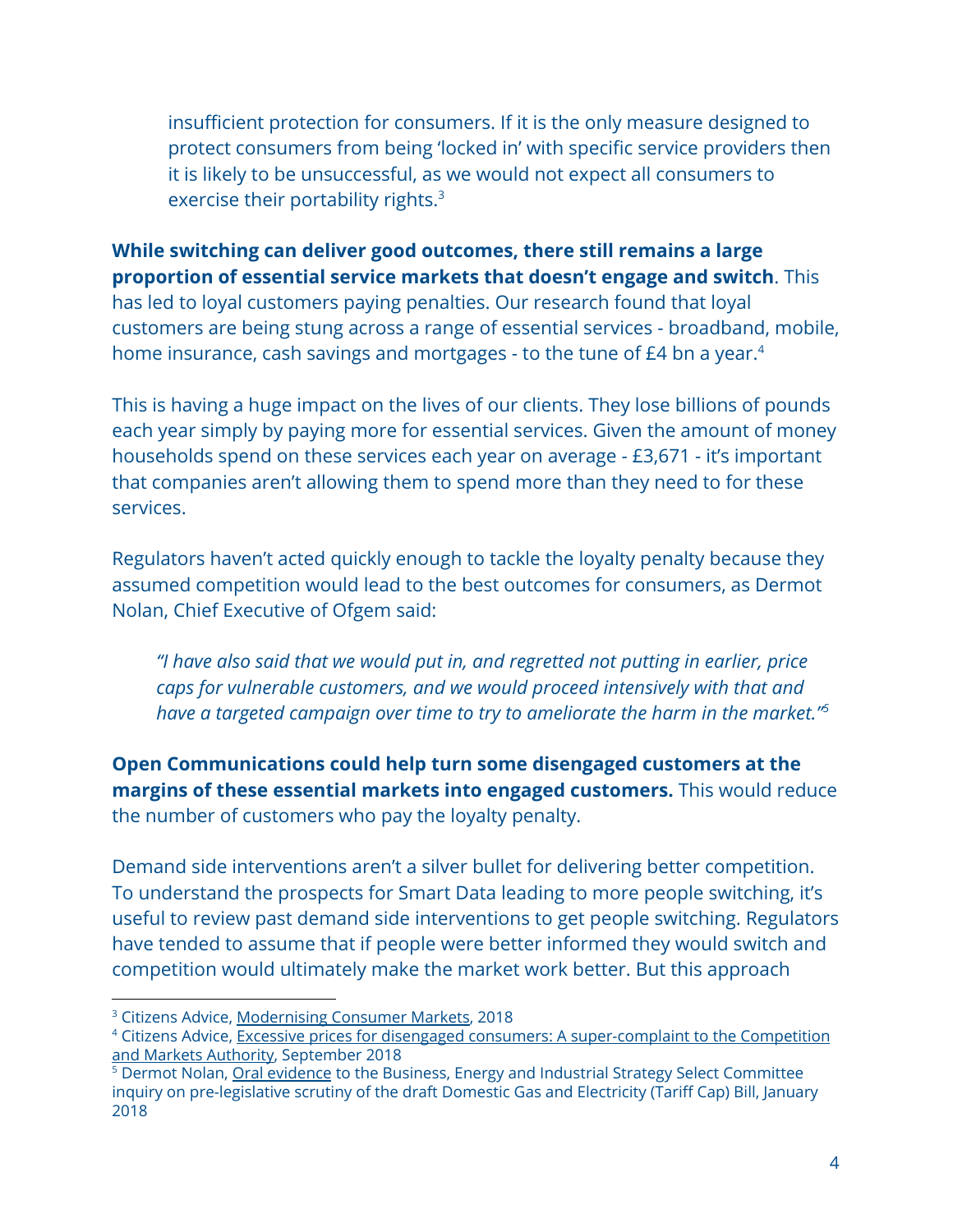hasn't worked and is unlikely to solve the loyalty penalty. Companies often make switching hard and people have to engage across many markets. Mobile, broadband, home insurance, fixed-rate mortgages, savings accounts and energy are all essential markets. People lead busy lives, and time adds up. While some nudge remedies have led to better outcomes for some consumers, they haven't overcome these problems.<sup>6</sup>

Until very recently, even the most promising study offers a maximum increase of 8-9% in switching during the trial period. This accords with expert views. Professor Amelia Fletcher, in her review of the efficacy of demand-side remedies, found that:

*'A number of demand-side remedies, of various sorts, have had beneficial effects. However, many have not been as effective as intended, and a few may even have had unintended negative consequences.'<sup>7</sup>*

Martin Cave, Chair of Ofgem and former CMA Panel Member, in reference to the energy market, concluded that:<sup>8</sup>

*'We have seen a variety of measures, covering such things as bill formats and customer prompts, barrages of publicity adverse to energy companies...and very large amounts of column inches, TV advertising and other advice devoted to explaining how to switch supplier. Yet none of these developments has made a dent in the proportion of customers of the six large energy firms.' <sup>9</sup>*

Switching rates have stayed too low across too many markets and people are overpaying as a result. However, the publication of early trial results of Ofgem's collective switch trial in August 2018 shows a comparatively large increase in numbers of consumers switching. While these are preliminary results, and Ofgem will be extending these trials to see if the level of switching holds up, collective switching seems to be leading to encouraging results that could reduce bills for a significant fraction of consumers.

<sup>&</sup>lt;sup>6</sup> See table 1: Effect of measurable switching remedies, Appendix

<sup>7</sup> Professor Amelia Fletcher, The Role of [Demand-Side](https://www.staticwhich.co.uk/documents/pdf/the-role-of-demand-side-remedies-in-driving-effective-competition-456067.pdf) Remedies in Driving Effective Competition: A [Review](https://www.staticwhich.co.uk/documents/pdf/the-role-of-demand-side-remedies-in-driving-effective-competition-456067.pdf) for Which, November 2016

<sup>&</sup>lt;sup>8</sup> Martin Cave, Written evidence from [Professor](http://data.parliament.uk/writtenevidence/committeeevidence.svc/evidencedocument/business-energy-and-industrial-strategy-committee/prelegislative-scrutiny-of-the-draft-domestic-gas-and-electricity-tariff-cap-bill/written/74880.pdf) Martin Cave OBE to the Business, Energy and Industrial Strategy [Committee,](http://data.parliament.uk/writtenevidence/committeeevidence.svc/evidencedocument/business-energy-and-industrial-strategy-committee/prelegislative-scrutiny-of-the-draft-domestic-gas-and-electricity-tariff-cap-bill/written/74880.pdf) November 2017

<sup>9</sup> Recent market data suggests that the Big Six's market share has declined by roughly 10% in the two years since the CMA's final retail energy market report. Ofgem: [Electricity](https://www.ofgem.gov.uk/data-portal/electricity-supply-market-shares-company-domestic-gb) supply market shares by [company:](https://www.ofgem.gov.uk/data-portal/electricity-supply-market-shares-company-domestic-gb) Domestic (GB), Gas supply market shares by [company:](https://www.ofgem.gov.uk/data-portal/gas-supply-market-shares-company-domestic-gb) Domestic (GB)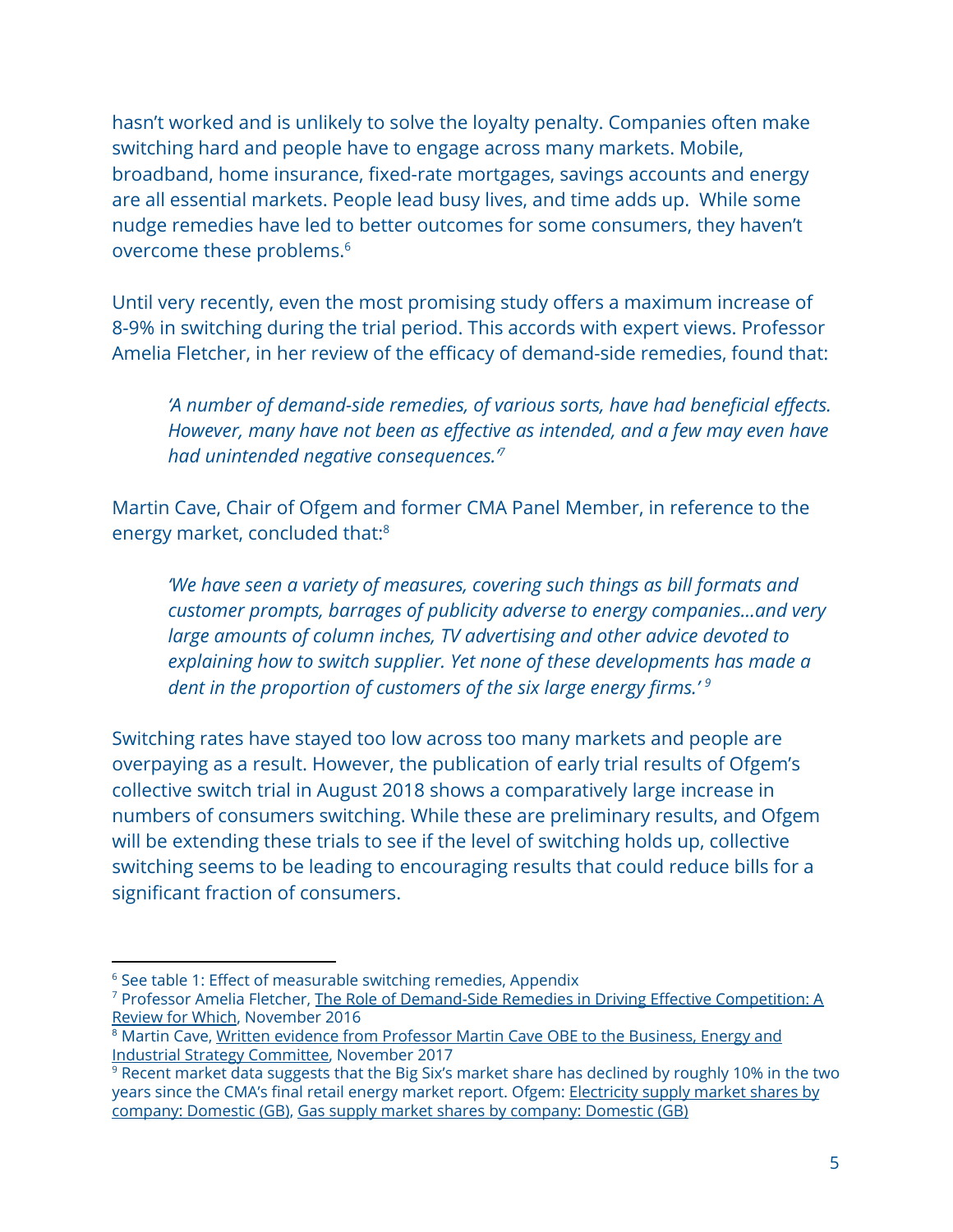By treating this problem as one which consumers can solve through increased switching and 'better' decision-making, the regulatory approach has often ignored the complexity and difficulty many consumers face when switching. In markets where the costs (perceived or actual) of switching are high, demand-side remedies can only go so far. Switching in these essential markets is rarely a frictionless experience. It is difficult for many consumers, it often has costs that are perceived to outweigh the potential benefits and it is not always a priority for people with time-poor lives, especially given the amount of time necessary to make a good decision. Previous research from Citizens Advice has found the following factors have limited the effectiveness of demand-side remedies:

- 1. People don't have the time to shop around anymore
- 2. Finding a good deal is a struggle
- 3. Vulnerable consumers are often unable to access the best deals
- 4. The financial cost of switching is often prohibitively high
- 5. Fear of things going wrong puts people off taking action.

These factors demonstrate that although reducing friction and making switching easier helps consumers, alone these actions cannot solve the problem. Additional consumer protections are therefore essential.

**These new services through Open Communications can also exacerbate existing issues whereby those who can access the service benefit and are effectively subsidised by those who cannot.** This distributional impact should always be considered when evaluating the benefits and risks of new services. It's important to review how services can be accessed and trusted by low-income and vulnerable consumers as these consumers are less likely to use cutting edge technology or trust that they will get a better deal if they do. They are, by definition, more expensive for companies to find and make offers to. This means the consumers who could benefit from Smart Data initiatives most are those who either lack the ability to engage, do not trust the market, or cannot access the best deals because they are digitally excluded.

**Ultimately, if Open Communication is successful in increasing switching, it could have other adverse effects on the remaining 'sticky' customers of big incumbents.** While incumbents have their new acquisition tariffs squeezed by increased competition, they also have more information about their loyal customers. As those inert or loyal customers haven't left when Smart Data has enabled them to, they are likely to be difficult to move into the engaged market.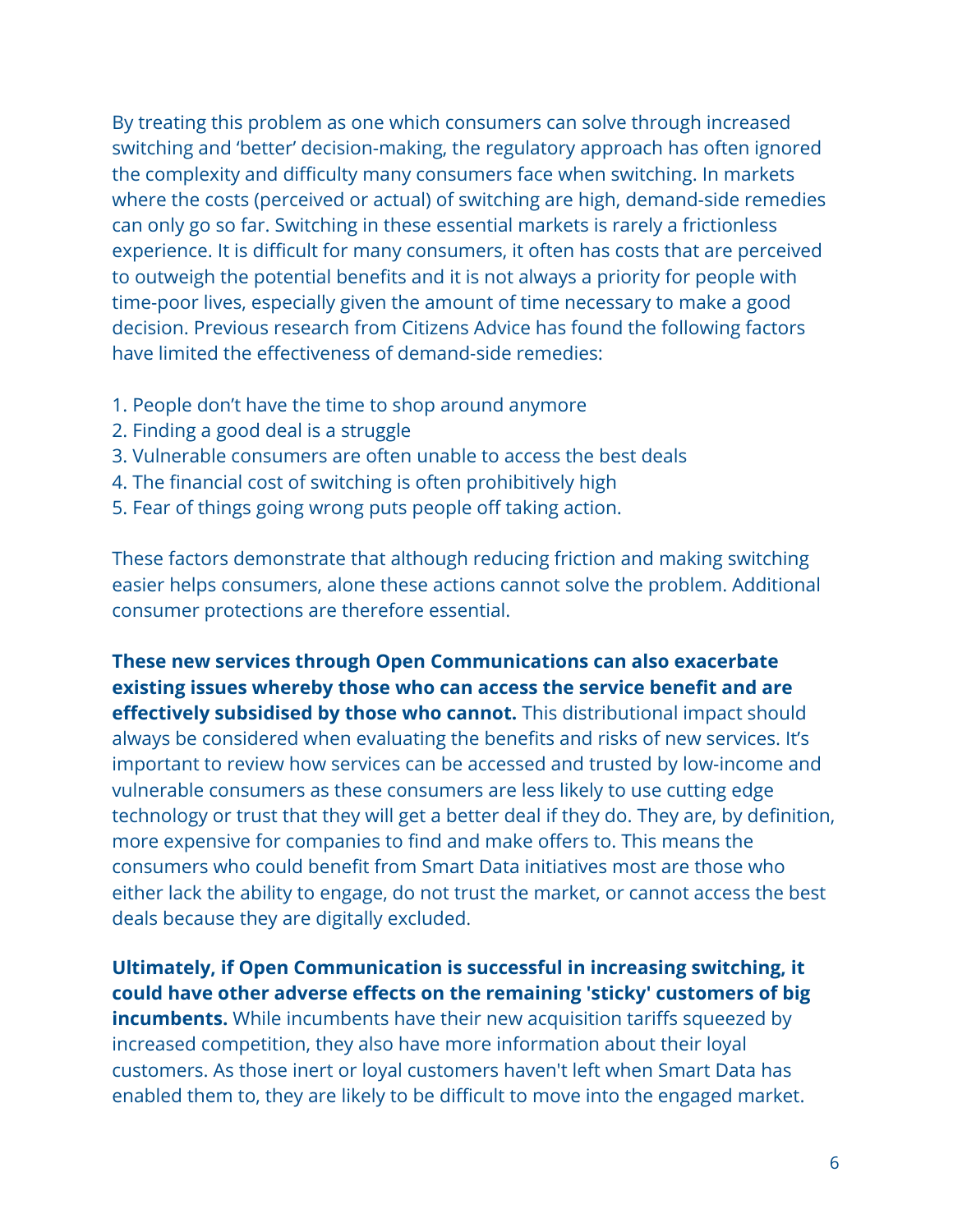This opens the door for companies to increase their prices more - in effect, Smart Data could make the loyalty penalty worse for these customers. This highlights the necessity of providing adequate protection for these customers.

#### **Question 2: What is the most effective approach to implementation to ensure the success of Open Communications in enabling innovation and delivering the best consumer outcomes?**

**Any services founded upon consumer data should always adhere to the principles of transparency and control for consumers.** Our research finds these two factors are important across demographics and attitudes toward data. In this context, transparency means the ability for consumers to easily see and understand where their data is going, who is accessing it and for what purposes. Data-derived business models are increasingly opaque for consumers and being able to understand what is happening to their data is crucial in engendering trust in new products. Controls must also be ensured to allow consumers to choose who they share their data with, for what purposes and crucially to amend or correct these choices over time.

There are various ways to achieve these goals. Our research into how best to communicate data rights and choices to consumers for the smart meter rollout demonstrated a clear preference for one-page, plain-English explanations. This allows consumers to access further information on specific elements in equally accessible ways.<sup>10</sup> In addition, lengthy terms and conditions - making use of legal terminology - are neither understood nor trusted by consumers. They're often not read and reduce trust in products and services that make use of them.<sup>11</sup>

#### **Our recent work on a data dashboard for smart meter data represents a model that is applicable across consumer markets, including**

**communications.**<sup>12</sup> The dashboard will allow consumers to see who is accessing their data, query this, and where feasible amend their choices in the same way they can manage direct debits and transactions in a current account. The dashboard enables the transparency and control necessary to ensure that Smart Data services deliver good consumer outcomes. While our initial proof of concept is founded upon energy data, this model has the potential to provide transparency and control

<sup>&</sup>lt;sup>10</sup> Consumer Futures, **[Smart](https://webarchive.nationalarchives.gov.uk/20140522163010/http://www.consumerfutures.org.uk/reports/smart-and-clear-customer-attitudes-to-communicating-rights-and-choices-on-energy-data-privacy-and-access) and Clear**, 2014

<sup>&</sup>lt;sup>11</sup> Consumer Futures, [Smart](https://webarchive.nationalarchives.gov.uk/20140522163010/http://www.consumerfutures.org.uk/reports/smart-and-clear-customer-attitudes-to-communicating-rights-and-choices-on-energy-data-privacy-and-access) and Clear, 2014

<sup>&</sup>lt;sup>12</sup> Citizens Advice, The smart meter data [dashboard,](https://www.citizensadvice.org.uk/about-us/policy/policy-research-topics/energy-policy-research-and-consultation-responses/energy-policy-research/the-smart-meter-data-dashboard/) 2018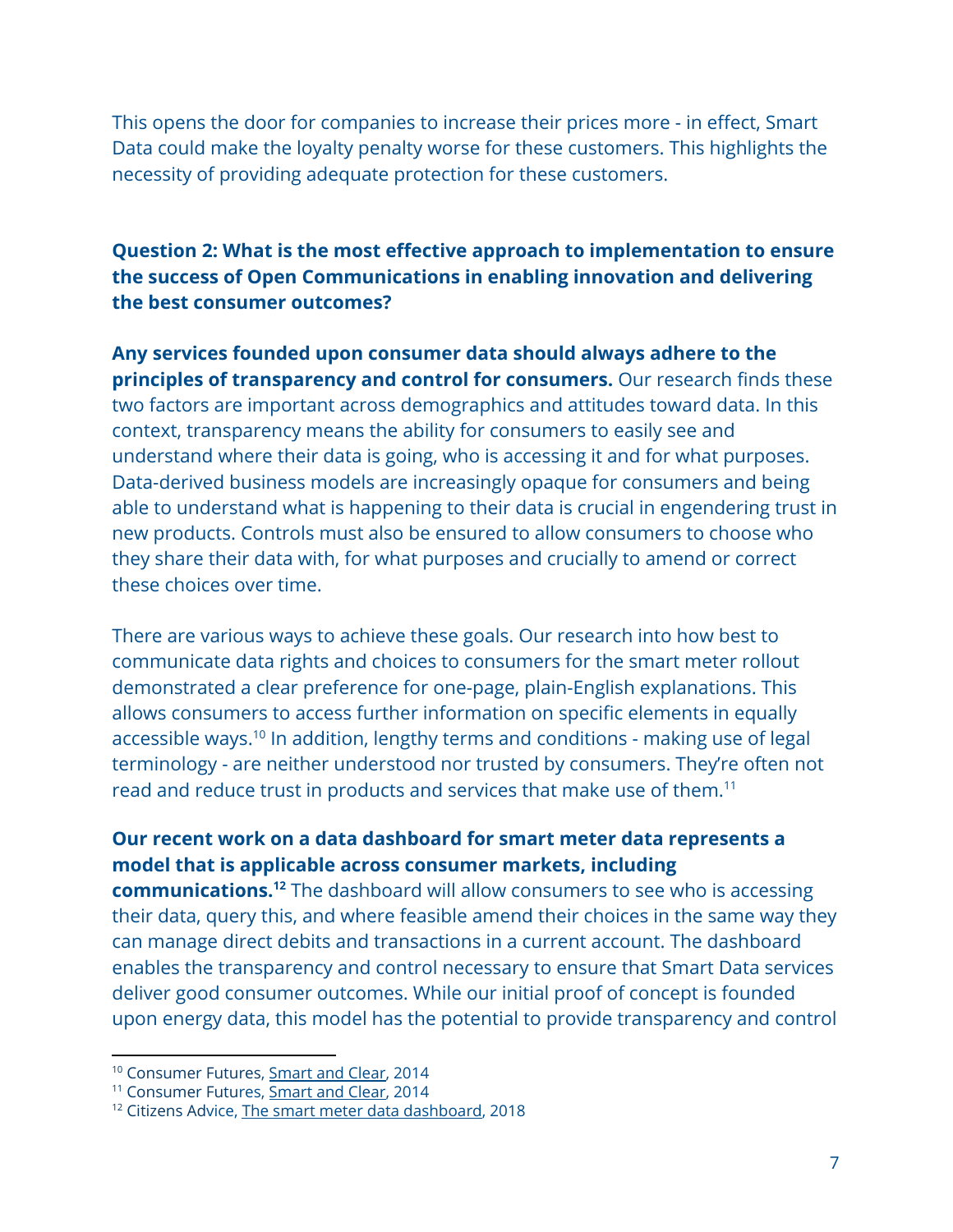for consumers in many markets. These markets include credit reference data, insurance information and the growing field of smart homes and the internet of things.

#### **Question 3: Are there any further actions we should take to enable consumers to benefit from Smart Data in regulated markets?**

#### **The framework for delivering Smart Data should drive good consumer outcomes across markets.** This may not require a consistent approach across all markets, but should be approached with appropriate supervision and interventions as required. We draw upon our work across energy and financial services in our answer to this question.

We welcome the principles set out by government to enable easy access to energy usage and tariff data. However, the usefulness of such an initiative rests squarely on implementation. The government should consider how access to data can be:

- **timely**  for example, the average time spent on the Citizens Advice price comparison tool was just over 6 minutes.<sup>13</sup> If data is to be used to develop and improve tools like these, it must be accessed quickly to ensure a convenient experience.
- **consistent** data collection must be consistent to enable innovation and minimise consumer confusion.
- **with minimal barriers** for example, robust consent check mechanisms must be in place to protect consumers from abuse. However, overly complex or burdensome requirements could also prevent people from engaging.

Microbusinesses present a great opportunity for benefitting from Smart Data within the energy market. The use of this technology to increase the accuracy of energy usage profiles would help them to implement changes quickly based on data and realise potentially large energy and monetary savings fast.

To maximise these benefits, further actions should be made to ensure microbusinesses have:

● free access to their own usage data,

<sup>&</sup>lt;sup>13</sup> This figure covers the period 15-22 July 2019 for 1,800 users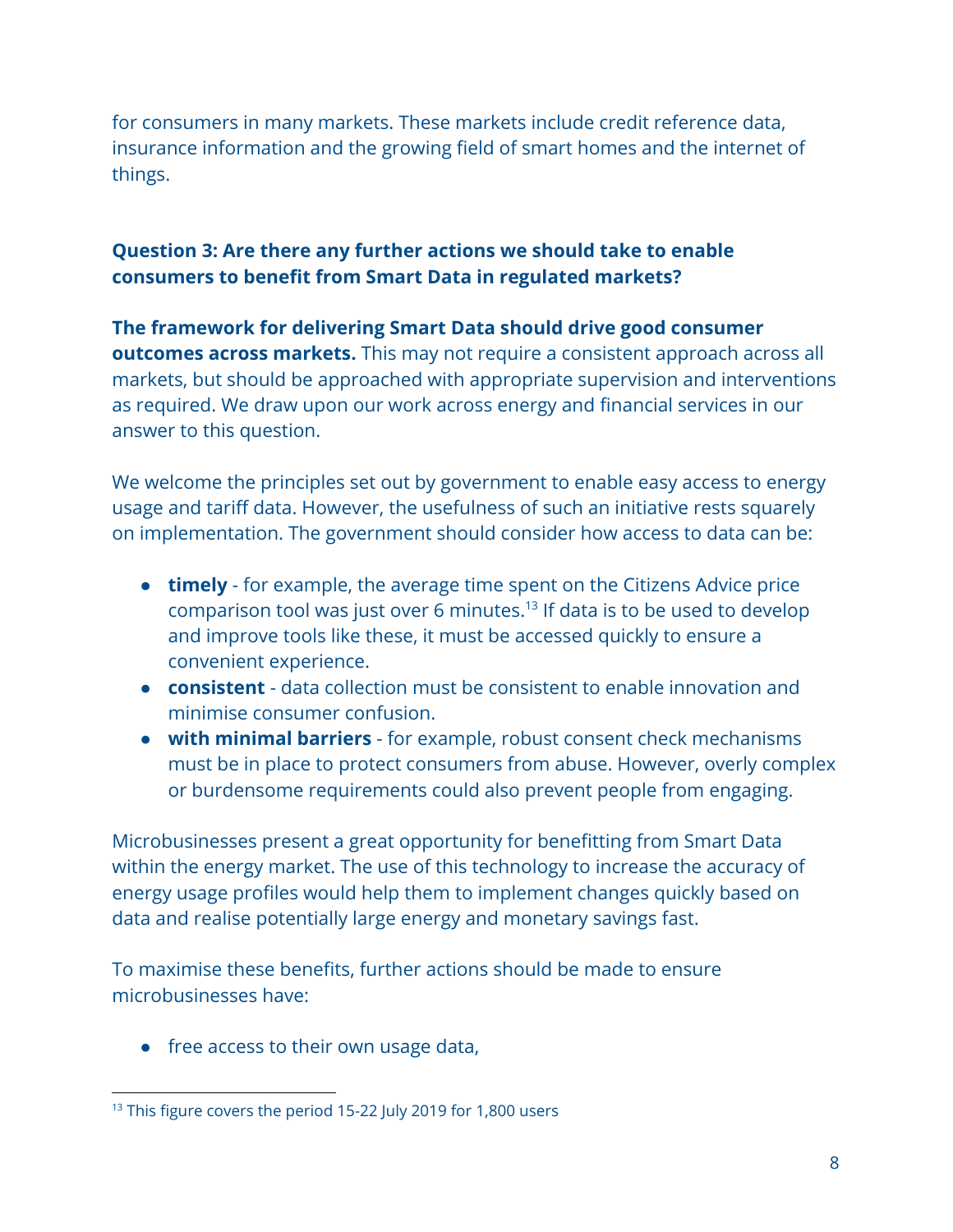- the ability to provide this data to third parties for energy saving advice,
- and the ability to use this data to access better energy deals, either directly or through third parties.

In the energy market, new technologies are also being developed. These generate data about how a person uses electricity with a product and when, and include smart appliances, smart chargers and electric vehicles. The government needs to assess what types of data can be shared from these products to enable further innovations by third parties - for example, energy management systems (EMS). This means establishing the rights and controls over this data between companies and consumers. It also means that there should be sufficient data interoperability to enable third parties to innovate effectively.

Within the financial services market, credit referencing is the most developed form of data use that affects consumers. Smart Data should be used to improve outcomes for consumers within this space and this should be done in a number of areas:

- The FCA should ensure that credit referencing is reliable and that it provides an accurate assessment of the consumer's financial position.
- The FCA should ensure credit referencing is a competitive market and that it doesn't constrain competition in lending markets. Larger lenders shouldn't have greater access to lending credit referencing information.
- The FCA should work to make data more accessible. People do not have free access to their full files and, where they can access their files, the information isn't transparent. There should be greater transparency about what credit scoring means in terms of lending decisions.

The challenges posed by the credit referencing market and the energy market highlight that new Smart Data markets will need to be closely supervised and regulated to ensure they drive good outcomes for consumers. We explore some of these challenges further in our response to question 11.

#### **Question 4: In which other markets, outside of the regulated and digital markets, would there be the greatest benefits from Smart Data initiatives? Please explain your reasoning**

**An emerging area that is likely to benefit from Smart Data is the pensions market.** Most people don't engage with workplace pensions digitally and many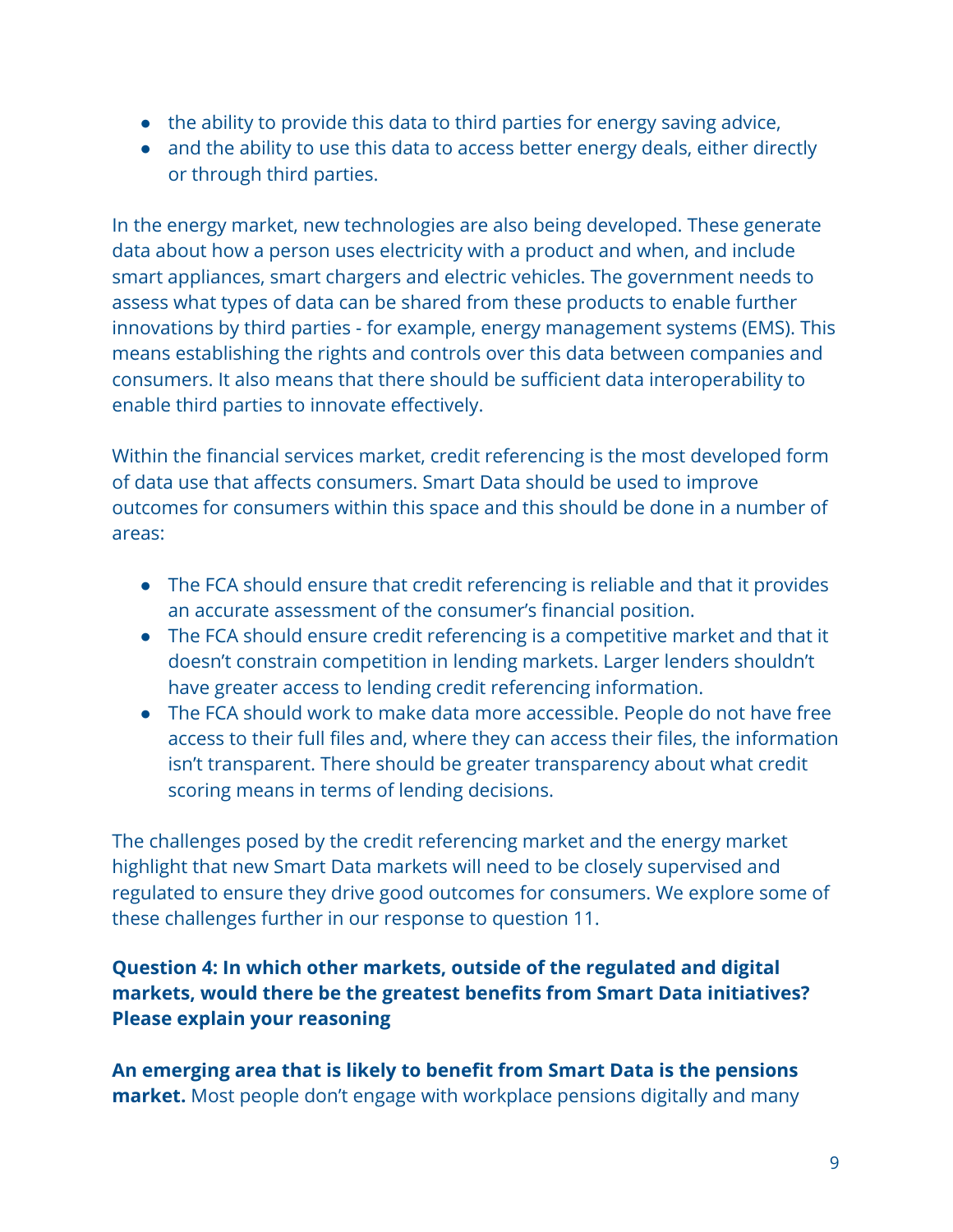pension providers only offer limited opportunities to do that. The aim of the Pensions Dashboard initiative is to encourage people to engage with their pensions and to improve the information people can access about their savings.<sup>14</sup> This is made possible by having information about all pension pots in one place online. As the Money and Pensions Service and the new Industry Delivery Group considers the best approach to opening up pensions data, the government and financial service regulators will need to react to a new consumer market. **Crucially, the government should ensure that consumers are represented on delivery entities for new Smart Data initiatives so that new rules benefit consumers and not just incumbent providers.**

#### **Question 9: What other actions could the government or regulators take to support the use of data and innovative services to improve outcomes for vulnerable consumers?**

Citizens Advice is made up of a network of nearly 280 local Citizens Advice where we help millions of people every year. We are therefore well positioned to understand the potential problems advice charities and vulnerable consumers could face with the introduction of Smart Data initiatives. There are several key areas that should be considered by the government or regulators to ensure outcomes for vulnerable consumers are improved.

- **Develop platforms to educate and assist**  to ensure people are able to understand and use Smart Data services. This would reduce the pressure on advice charities to help clients use the new technology. These platforms could also be used to explain the data protections in place so people are reassured their data is safe and trust in new technology services is fostered.
- **Gauging the varying needs of vulnerable consumers** so Smart Data can work for everyone. For example, consumers with learning disabilities or vision impairment may need easy read technology to support them with apps. People who live in rural communities may have no access to the internet because of signal issues or cost.
- **Swift resolution policies for human error and data entry** so data inputted can be changed and corrected. Quick and efficient processes to resolve the issues caused by these errors is also needed.

<sup>&</sup>lt;sup>14</sup> Department for Work and Pensions, [Government](https://assets.publishing.service.gov.uk/government/uploads/system/uploads/attachment_data/file/792303/government-response-pensions-dashboards.pdf) Response Pensions Dashboards, 2019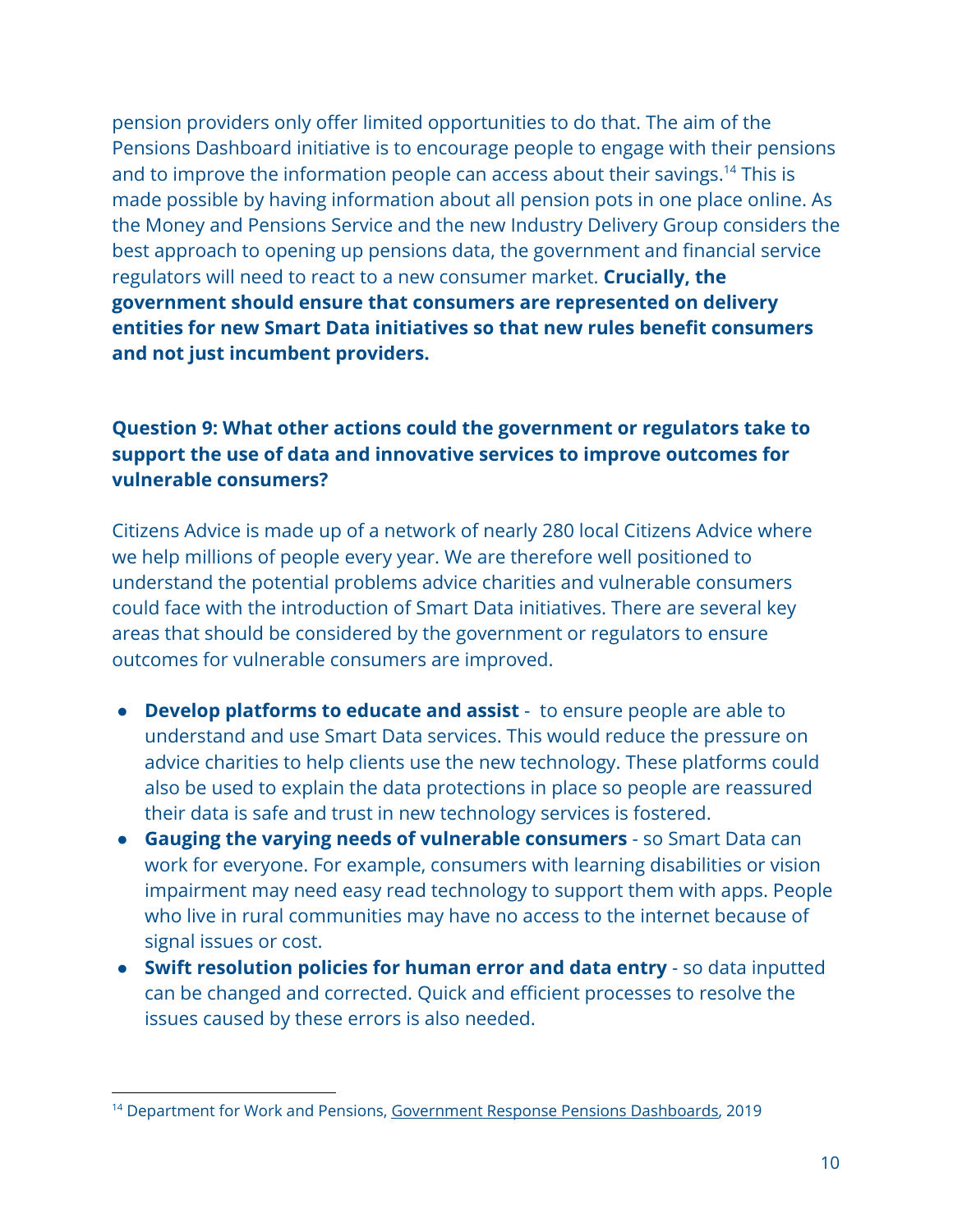● **Regular monitoring -** to ensure the needs of vulnerable consumers remains a priority. This will also help to flag and resolve problems at early stages.

**Question 10: Should we strengthen the powers of sector regulators to enable them to use consumer data to improve their understanding of the challenges faced by vulnerable consumers and to intervene to improve outcomes?**

**We welcome the use of data to identify and then assist vulnerable consumers, but work in this area must be handled carefully.** Vulnerable consumers can be susceptible to profiling, which could lead to them being less desirable to companies due to the increased support they may require. This means there's a risk that their data could be used as a way to avoid less desirable customers.

Our forthcoming data research shows that while consumers support the use of data to identify and help vulnerable consumers, they do not associate this with their own data being checked, at which point support drops.<sup>15</sup> Consumers in vulnerable circumstances may not always consider themselves to be vulnerable. This means they regard such measures as good for general society, but needlessly intrusive for themselves. This isn't to say data shouldn't be used in this way but that it should be done with great care and sensitivity towards these issues.

If these issues are carefully managed, the use of data to identify customers who need extra support could be an important step to improve outcomes for vulnerable consumers. Our research shows that despite efforts from essential service providers, very few customers with mental health problems are aware of support services.<sup>16</sup> This research has also shown that existing support systems are inconsistent, unreliable and patchy. Using Smart Data to identify vulnerable consumers won't substantially improve outcomes for people if the support they receive isn't up to scratch. Alongside measures that help to identify customers in need of extra support services, regulators and providers must work together to improve existing support mechanisms.<sup>17</sup>

<sup>&</sup>lt;sup>15</sup> This finding is from our recent quantitative research into consumer attitudes regarding their energy data and is due to be published later this year.

<sup>&</sup>lt;sup>16</sup> Citizens Advice, Beyond good [practice](https://www.citizensadvice.org.uk/Global/CitizensAdvice/Consumer%20publications/Beyond%20good%20practice%20guides.pdf) guides, 2018

<sup>&</sup>lt;sup>17</sup> We are publishing a report on our proposed minimum standards of support in essential services later this year.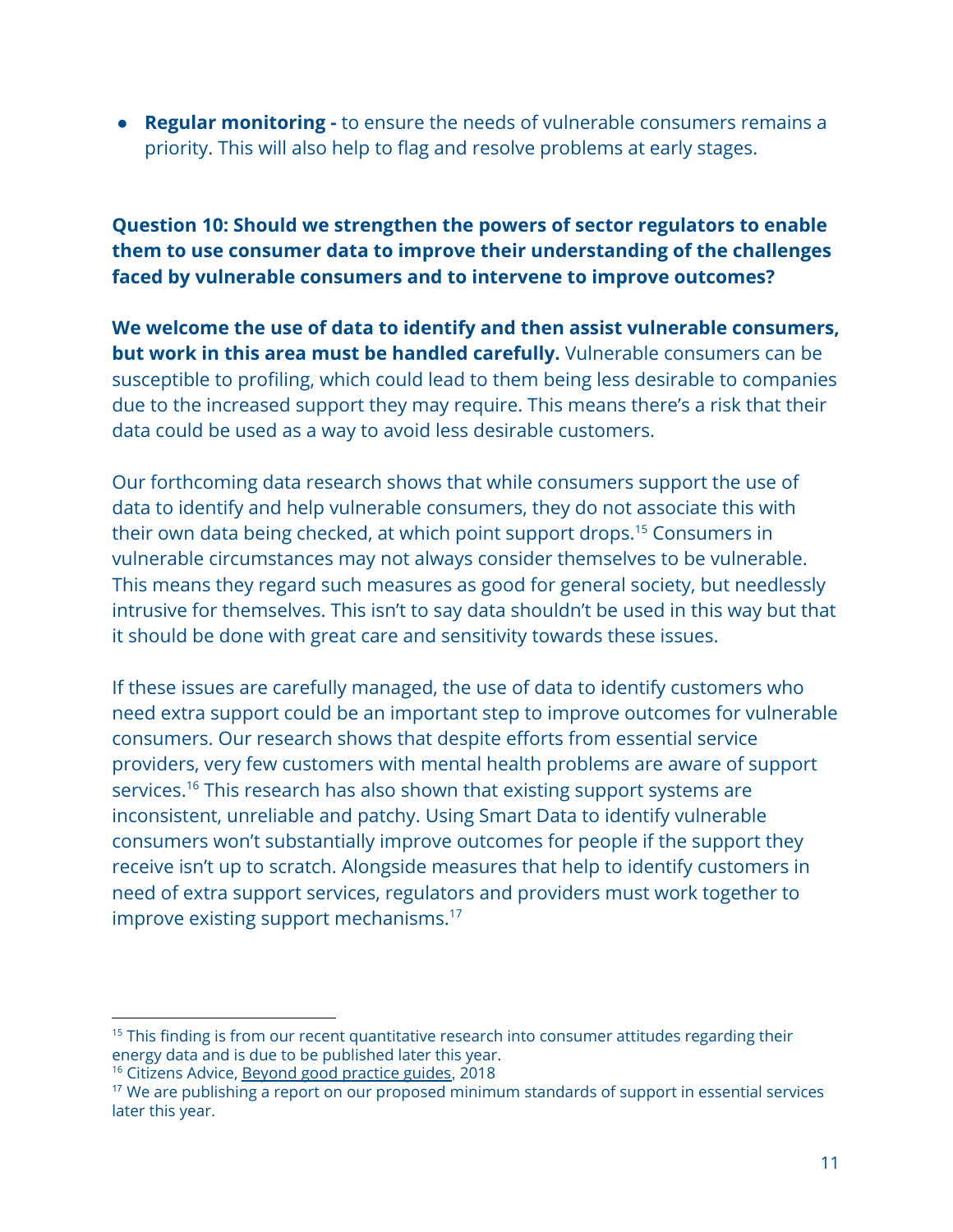#### **Question 11: How can we ensure that the Smart Data Function improves outcomes for vulnerable consumers? Do we need to consider any further actions?**

Citizens Advice helps vulnerable consumers with problems across a range of regulated and unregulated markets. To better understand the role digital innovation can play in helping those consumers improve their outcomes we have delivered a project to test the impact of a number of Open Banking powered digital services. Protection for vulnerable consumers could be in the form of automatically placing them on the best deal available. We worked with 4 digital providers and 4 local Citizens Advice offices to guide potentially vulnerable consumers through the process of using automated switching and budgeting services. The final results of this trial will be available in September.

The early results show that despite having most to gain from Smart Data services, it is hard to make sure vulnerable consumers benefit. If Smart Data improves engagement and switching for the least vulnerable, people in vulnerable situations will pay even higher prices for essential services. The box below outlines how we have delivered the project and summarises the early findings.

#### **Preliminary findings from Citizens Advice pilot project:**

In 2019, Citizens Advice ran a pilot project from 1 April to 31 August, in 4 locations, with 265 of our clients, and 4 fintech providers.

Preliminary findings show that when clients were first introduced to the pilot, 51% expressed an interest in using e-products or online services for switching or budgeting. However, this client group faced barriers when they tried to access financial technology services.

#### **Barriers to entry:**

- Personal circumstances and disabilities can stop clients from learning about fintech services.
- A quarter of clients declined to participate in the pilot because they were going through overwhelming or life-changing events, such as expecting a new baby, a recent redundancy or facing eviction from their home.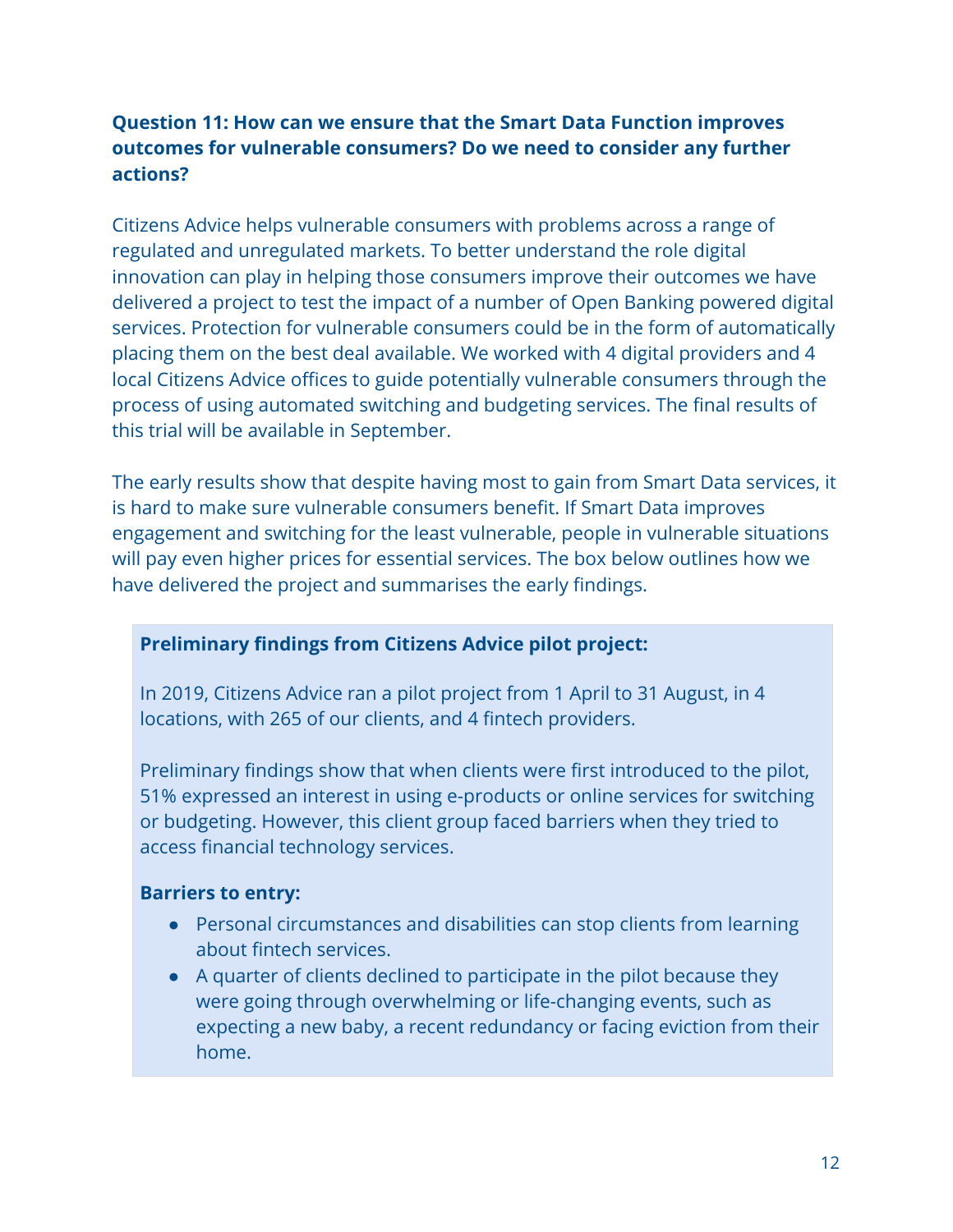● Some found it difficult to manage their financial affairs or think clearly about day-to-day tasks. Being admitted to hospital, having a visual impairment or suffering from mental health problems made it difficult to participate. Clients who suffered from health problems or disabilities were less likely to take part in the pilot.

#### **Barriers to use:**

- A consumer's digital skills and confidence, personal concerns about impartiality and data protection, or systemic requirements can discourage clients from using fintech services.
- Our clients tended to have some digital skills and access to the internet but this did not necessarily mean they had the digital confidence to use fintech services independently.
- 7 in 10 clients already used emails regularly, and nearly 9 in 10 (85%) had a smartphone. However, 43% did not feel comfortable or confident using online or mobile banking.
- 64 clients had one-to-one sessions, and 21 clients (out of 64) had additional support sessions to help them sign up for an email address, online or mobile banking or any of the participating fintech products.

#### **In addition,**

- Clients raised personal concerns about sharing their data and how it would be used and 14% declined to participate in the pilot due to security or privacy concerns, or because they would prefer to have face-to-face money or switching advice.
- Systemic requirements can also make it more difficult or prevent clients from using fintech services. Clients who do not use online banking or are unable to produce an eligible proof of ID document, such as a passport, may not be able to use fintech services.

Our clients value face-to-face support and having confidence in the transparency and impartiality a financial or debt advisor offers. Regulators and financial technology service providers need to think beyond the technical design of the product. They should consider how to build trust and develop their wider support services, such as customer support, and non-online access channels.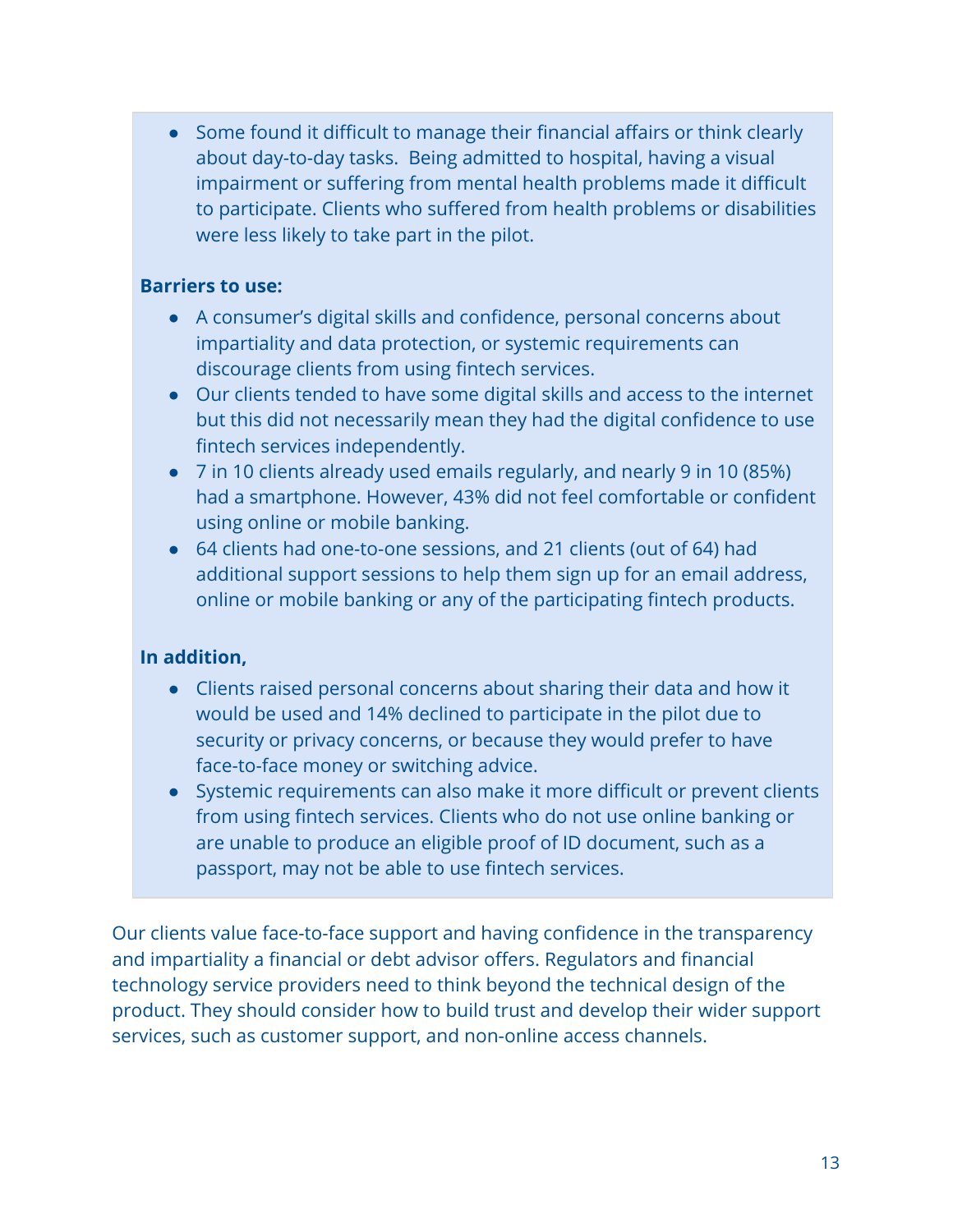Our experience working with vulnerable consumers and findings from these tests demonstrate the significant support that providers of Smart Data services and vulnerable consumers will need to make smart data work for them. The government should commit to help providers design and test their products so they work for vulnerable consumers and ensure that people can get the support they need to use the services.

#### **Question 12: Do you agree these protections for when TPPs use Smart Data are needed? Are there others we should consider?**

The proposed protections for when TPPs use Smart Data are extremely important to ensure consumers are in control of how their data is shared. Additional protections the government must also consider are as follows:

- Clear consumer transparency of who is accessing their data, in what detail and for what purposes (see dashboard content in our response to question 2).
- Avoidance of 'all of nothing' consent models in favour of sliding scales where, for example, a consumer can effectively trade greater data access for specific benefits allowing a greater deal of customisation and control.
- A commitment to inform consumers within a strict time frame when their data is compromised. This is a stronger protection than just swift redress.
- Clear single-point-of-contact for consumer concerns. Data derived services often involve several parties, consumers should not find themselves navigating multiple organisations to establish who is accountable.

#### **Question 14: What are the advantages and risks of introducing a cross-sectoral general authorisation regime for TPPs?**

The main risk when introducing cross-sectoral TPPs is regulation not keeping up with the increasing pace of change. There is a trend of sector-specific rules, designed for a world where the level of data being collected was far lower, being challenged by the entry of market participants, with business models now driven by collecting customer data. For example, Ofgem is in the position of evaluating and signing off complex data privacy plans presented by energy networks and enforcing data and privacy frameworks through supply licence conditions. BEIS and Ofgem's *Flexible and Responsive Future Energy Markets* consultation recognises that the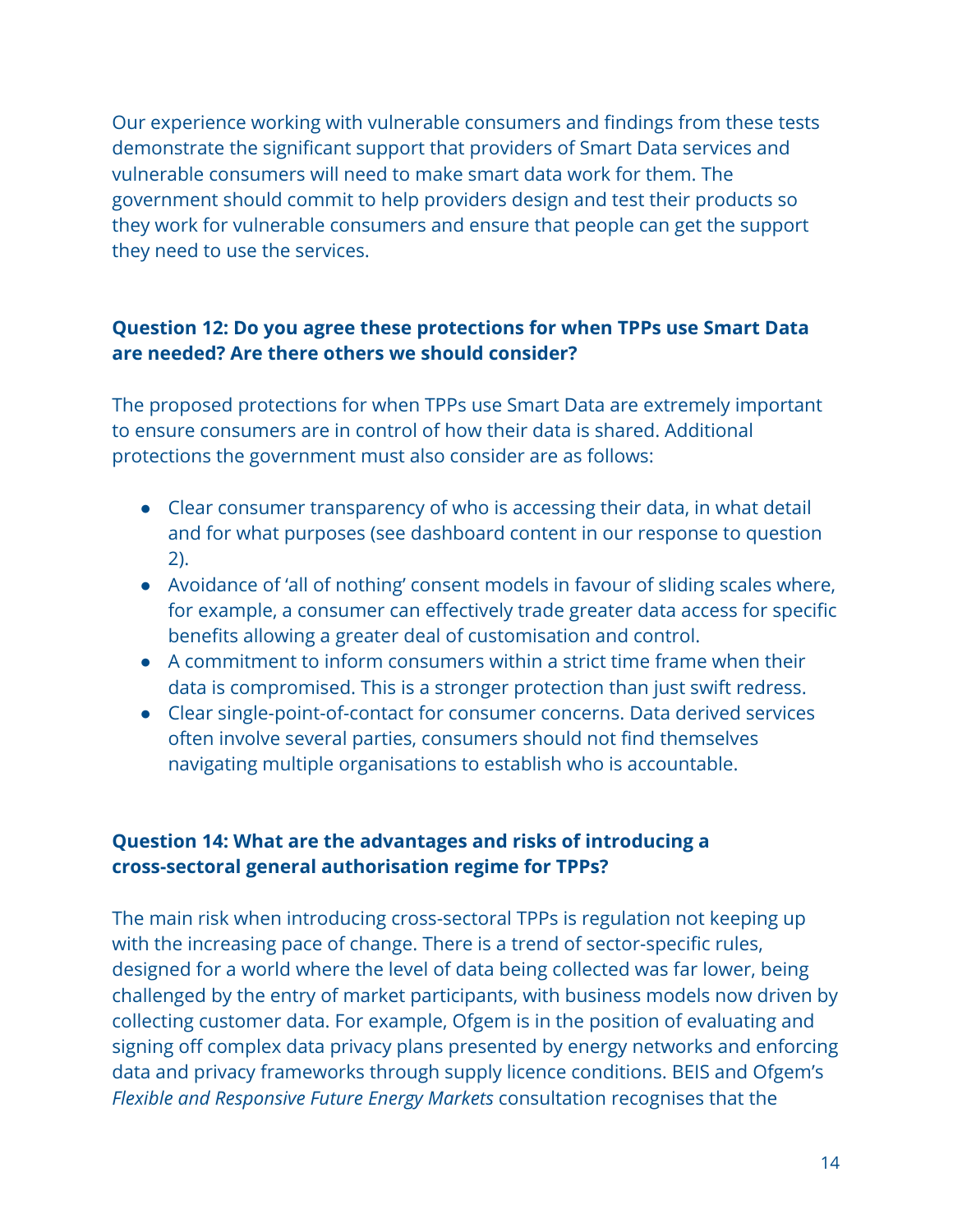requirements of an authorisation regime - monitoring those acting in the market without receiving licence applications - may be an "administrative challenge" for Ofgem.<sup>18</sup> This could apply to other regulators where the approach is unfamiliar.

As a result, we think there are real advantages to this approach. At a fundamental level, a higher level of protection would be introduced than is currently in place. Such entities would then be brought within scope for compliance and enforcement activities from regulators. The approach would also minimise the risk of a protection gap from taking up bundled services across sectors through a TPP. However, it is not clear why the approach would not go further and also cover TPPs in other sectors, such as financial services.

More broadly, regulation will need to be updated to operate more effectively across sectors to avoid duplication, contradiction or issues falling between regulatory bodies and being missed. This represents a risk as such a high degree of coordination between sectoral regulators is uncommon within the current framework. The National Audit Office has cited examples of divergence in approach and measuring impact and the National Infrastructure Commission is due to report on improvements to regulation this autumn.<sup>19</sup> Any new cross-sectoral regime should take account of the findings in these reviews.

There may also be a tension between a cross-sectoral regime acting to limit the differences in rules between sectors for TPPs and attempts to create a level playing field within sectors between TPPs and other business models. This is particularly likely in areas where there are differences between the relevant sectors. For example, between energy and telecoms there are clear differences in the frameworks around vulnerability, switching processes and rules on informed choices.

#### **Question 15: What other options should we consider to ensure that consumers are protected when using TPPs?**

More radical, long term regulatory approaches to third party entities should be considered. The modular approach under consideration in the *Flexible and Responsive Future Energy Markets* consultation would see businesses regulated

<sup>&</sup>lt;sup>18</sup> BEIS and Ofgem, **Flexible and [responsive](https://www.gov.uk/government/consultations/flexible-and-responsive-energy-retail-markets) energy retail markets**, 2019

<sup>19</sup> National Audit Office, Regulating to protect [consumers,](https://www.nao.org.uk/report/regulating-to-protect-consumers-utilities-communications-and-financial-services-markets/) 2019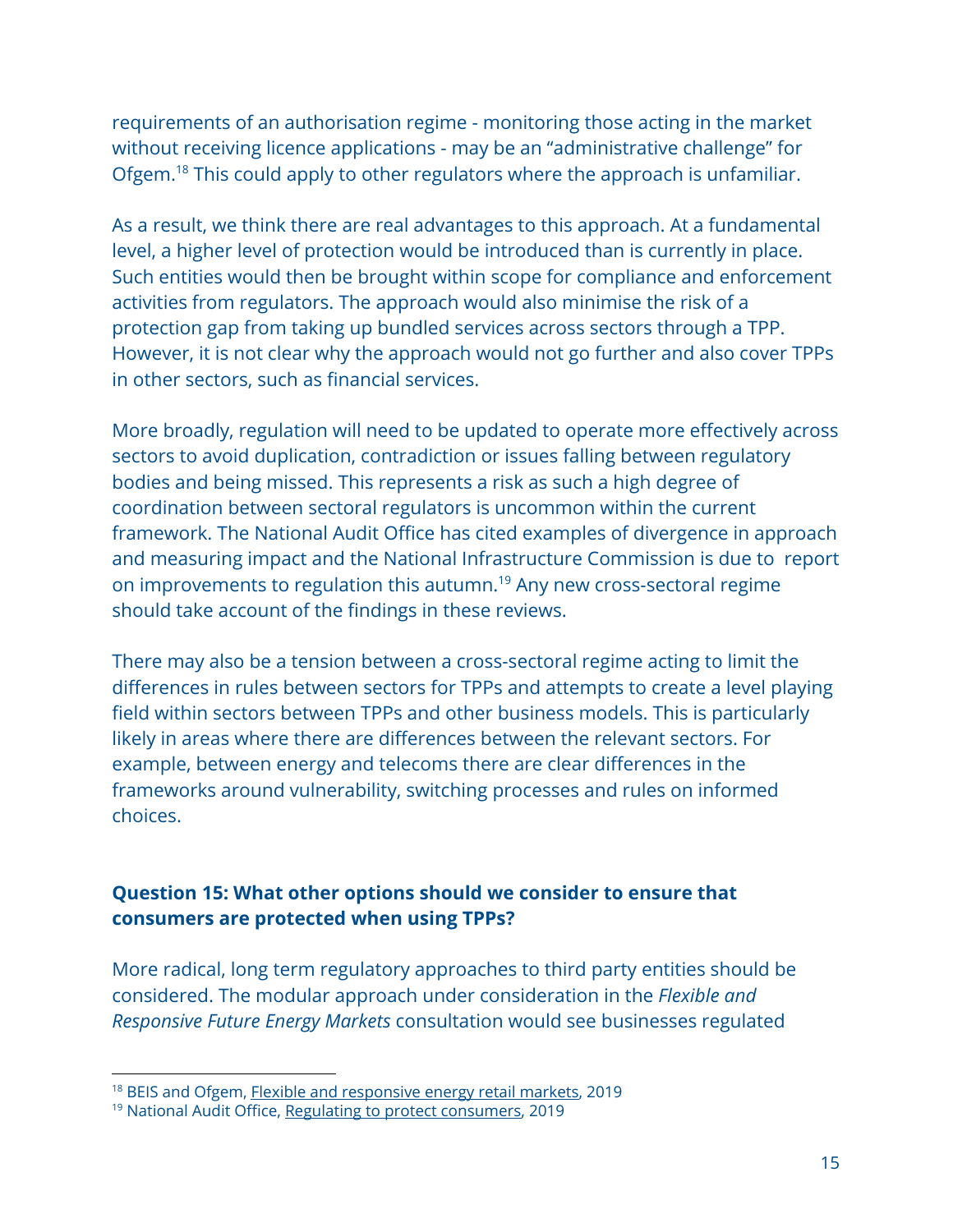depending on the services they offer.<sup>20</sup> This allows sections of the relevant regulatory rulebook to be turned "on" or "off" depending on the activities they undertake. This could offer a more flexible, enduring and future-proofed solution.

Our responses to earlier questions are also applicable when considering options to ensure consumers are protected when using TPPs. These key considerations are as follows:

- **Consumer needs should be at the heart of any products** and that consumers retain transparency and control over their data upon which such services are founded.
- **Clear responsibility and routes of redress must be maintained** even as services are likely to increasingly make use of partnerships and sub-contracted relationships. Consumers should always be able to expect a single point of contact and of accountability where things go wrong.
- **Careful consideration of the potential impacts on vulnerable consumers.** This includes where they may risk being left behind by services they cannot easily access or make use of or where they are actively excluded due to increased segmentation of consumers causing companies to more carefully target specific consumer demographics that do not include them.

<sup>&</sup>lt;sup>20</sup> BEIS and Ofgem, Flexible and [responsive](https://www.gov.uk/government/consultations/flexible-and-responsive-energy-retail-markets) energy retail markets, 2019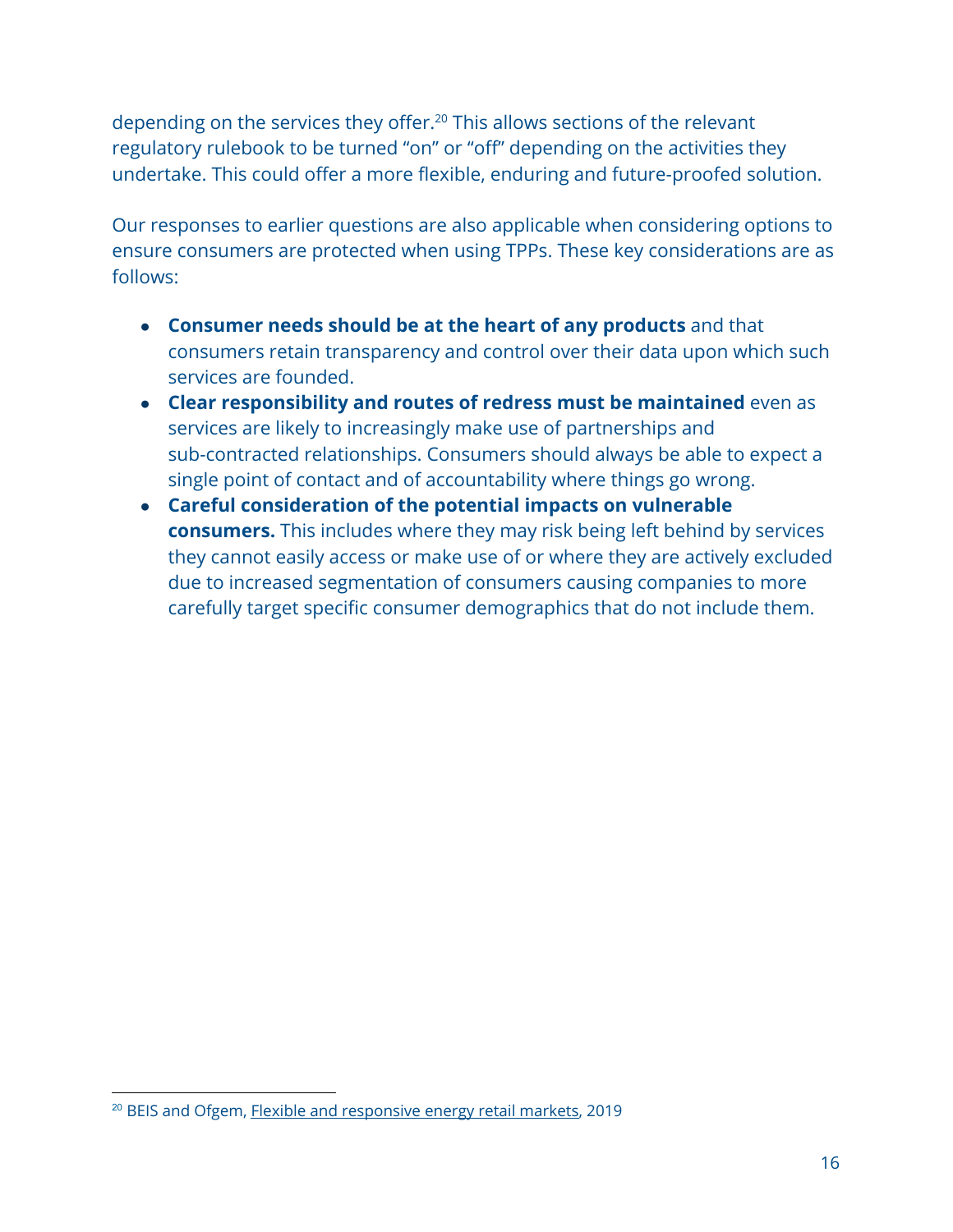### **Appendix**

#### **Table 1: Effect of measurable switching remedies**

| <b>Market</b>          | <b>Intervention description</b>                                                                                                                                                                                                                                                                                                     | <b>Effect on switching</b>                                                                                                                                                                                                                                                                                                                                                                                                                |
|------------------------|-------------------------------------------------------------------------------------------------------------------------------------------------------------------------------------------------------------------------------------------------------------------------------------------------------------------------------------|-------------------------------------------------------------------------------------------------------------------------------------------------------------------------------------------------------------------------------------------------------------------------------------------------------------------------------------------------------------------------------------------------------------------------------------------|
| Energy <sup>21</sup>   | Ofgem requires that energy<br>companies provide a cheaper<br>tariff message on all bills since<br>late 2013.                                                                                                                                                                                                                        | Previous tracking surveys have<br>indicated that some consumers<br>took some form of action by<br>switching tariff or supplier in<br>response to these prompts on their<br>bills. No ongoing evidence is<br>available about how this translated<br>to increased switching or increased<br>value for money.                                                                                                                                |
| <b>Cash ISAs</b><br>22 | The OFT secured agreement<br>from banks to show interest<br>rates on ISA statements in<br>2010. Following a further<br>market study, the FCA put in<br>place new rules requiring that<br>these be placed prominently.                                                                                                               | The OFT's review of the original<br>intervention found that awareness<br>of interest rates <b>lowered</b> during<br>this period (plausibly because the<br>Bank of England interest rate was<br>lowered over the same time<br>period).                                                                                                                                                                                                     |
| Savings <sup>23</sup>  | <b>Cash savings disclosure</b><br>remedies<br>This trial tested the<br>effectiveness of three different<br>types of information provision<br>interventions:<br><b>Information about</b><br>comparable<br>higher-rate-paying<br>products<br>A pre-filled return form<br>that enabled simplified<br>switching<br>A reminder about the | Overall, all the interventions<br>increased switching within internal<br>providers, but not to higher-paying<br>products from other firms.<br>Front-page information<br>about available higher rates<br>led to an increase in<br>switching from 3% to 6% of<br>consumers. Non-front-page<br>disclosures had no effect.<br>A pre-filled return form<br>increased switching from a<br>baseline of 3% to 12%.<br>Optimal timing of reminders |

<sup>21</sup> Professor Amelia Fletcher, The role of demand side remedies in driving effective [competition:](https://www.which.co.uk/policy/consumers/335/the-role-of-demand-side-remedies-in-driving-effective-competition) A Review for [Which?,](https://www.which.co.uk/policy/consumers/335/the-role-of-demand-side-remedies-in-driving-effective-competition) November 2016.

<sup>22</sup> Professor Amelia Fletcher, The role of demand side remedies in driving effective [competition:](https://www.which.co.uk/policy/consumers/335/the-role-of-demand-side-remedies-in-driving-effective-competition) A Review for [Which?,](https://www.which.co.uk/policy/consumers/335/the-role-of-demand-side-remedies-in-driving-effective-competition) November 2016.

<sup>23</sup> FCA, <u>Attention, Search and Switching: Evidence on Mandated [Disclosure](https://www.fca.org.uk/publication/occasional-papers/occasional-paper-19.pdf) from the Savings Market,</u> July 2016.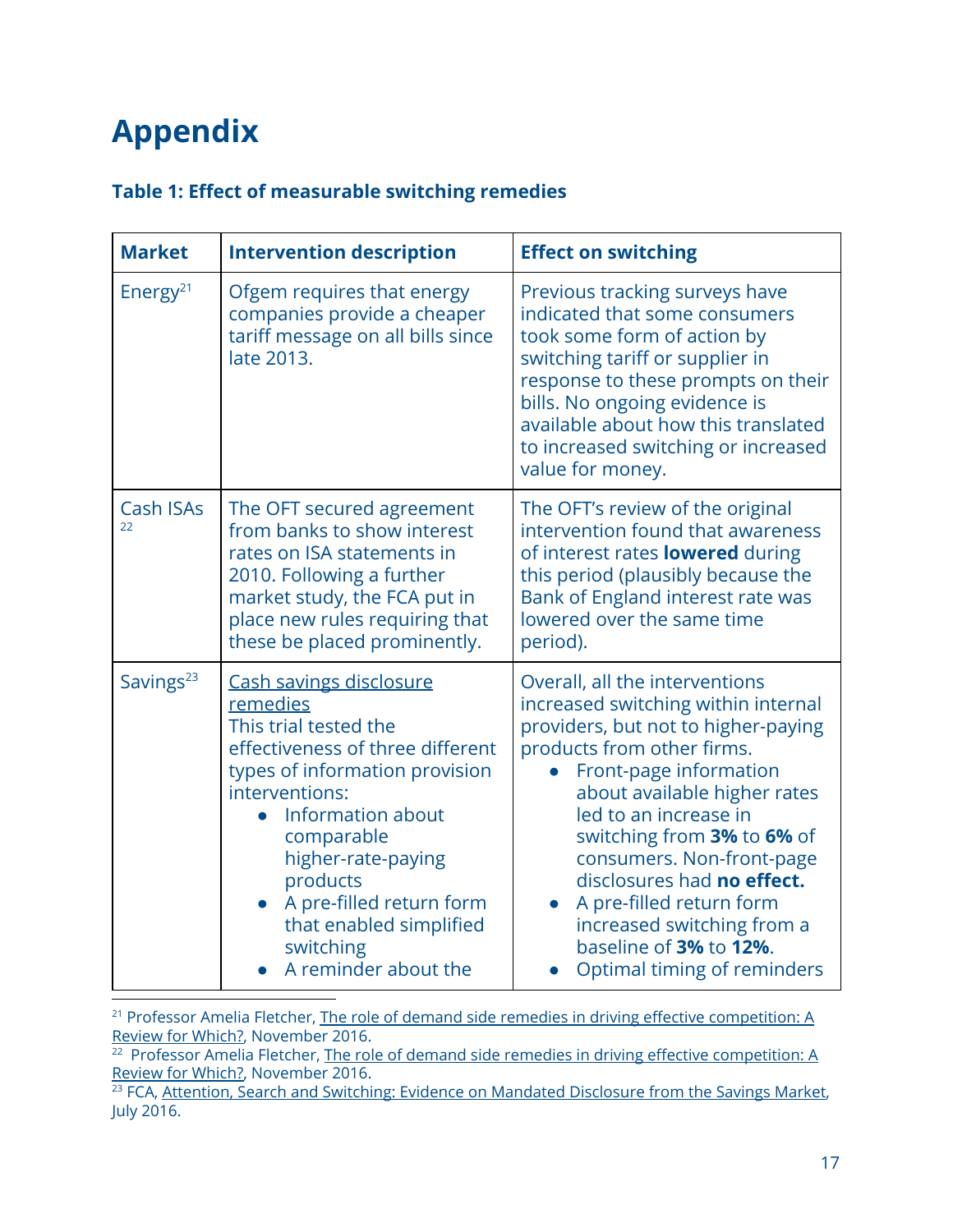|                                      | rate decrease                                                                                                                                                                                                                                                                                                                                                                                                                                                                                                                                                                                   | to switch prompted an<br>increase in switching from<br>4.7% to 8.2%.                                                                                                                                                                                                                                                                                                                                                                                                                                             |
|--------------------------------------|-------------------------------------------------------------------------------------------------------------------------------------------------------------------------------------------------------------------------------------------------------------------------------------------------------------------------------------------------------------------------------------------------------------------------------------------------------------------------------------------------------------------------------------------------------------------------------------------------|------------------------------------------------------------------------------------------------------------------------------------------------------------------------------------------------------------------------------------------------------------------------------------------------------------------------------------------------------------------------------------------------------------------------------------------------------------------------------------------------------------------|
| Home and<br>motor<br>insurance<br>24 | <b>Encouraging customers to act</b><br>at renewal<br>This trial measured the impact<br>of different types of renewal<br>notices for customers<br>switching/negotiating their<br>insurance policy at renewal. It<br>tested four types of<br>disclosures:<br>Including last year's<br>premium next to this<br>year's premium in<br>renewal notices<br>Sending a leaflet with<br>renewal notices e.g. a<br>guide to shopping<br>around<br>Simplifying renewal<br>$\bullet$<br>notices by using bullet<br>points and simpler<br>language<br>Sending reminders two<br>weeks after renewal<br>notices | Putting the previous year's<br>premium on renewal notices<br>caused a 3.2% increase in<br>consumers switching or negotiating<br>their home insurance policy. There<br>was little evidence of price<br>increases at renewal found for<br>customers at the two motor<br>insurers, and including last year's<br>premium has <b>no effect</b> .<br>Other changes to renewal notices,<br>such as simplifying them, sending<br>information leaflets and reminders<br>had little or no impact on<br>consumer behaviour. |
| Current<br>accounts                  | The Current Account Switching<br>Service (CASS) was launched to<br>reduce frictions switching for<br><b>Personal Current Accounts,</b><br><b>Charities and Business Current</b><br><b>Accounts. The Current Account</b><br><sup>25</sup> Switch Guarantee now<br>ensures that banks take care of                                                                                                                                                                                                                                                                                                | Switching rates in 2017 increased<br>to 1.8% a year. $26$                                                                                                                                                                                                                                                                                                                                                                                                                                                        |

<sup>&</sup>lt;sup>24</sup> Financial Conduct Authority, Occasional Paper No.12 [Encouraging](https://www.fca.org.uk/publication/occasional-papers/occasional-paper-12.pdf) consumers to act at renewal: Evidence from field trials in the home and motor [insurance](https://www.fca.org.uk/publication/occasional-papers/occasional-paper-12.pdf) markets, December 2015. Data from three home insurance companies, not market wide.

<sup>&</sup>lt;sup>25</sup> Behavioural Insights Team for Citizens Advice, 'Applying [behavioural](https://www.behaviouralinsights.co.uk/energy-and-sustainability/one-letter-that-triples-energy-switching/) insights to regulated markets', May 2016.

<sup>&</sup>lt;sup>26</sup> 931,956 switches were conducted in 2017, compared to an estimated number of banked adults of 50.6m. ONS [number](https://www.ons.gov.uk/peoplepopulationandcommunity/populationandmigration/populationestimates/datasets/populationestimatesforukenglandandwalesscotlandandnorthernireland) of adults. 1.5m (number of unbanked adults). Source: BACS, Current [Account](https://www.bacs.co.uk/DocumentLibrary/CASS_dashboard_-_published_24_Jan_18.pdf) Switch Service [Dashboard](https://www.bacs.co.uk/DocumentLibrary/CASS_dashboard_-_published_24_Jan_18.pdf), 2018; Financial Inclusion [Commission.](http://www.financialinclusioncommission.org.uk/facts)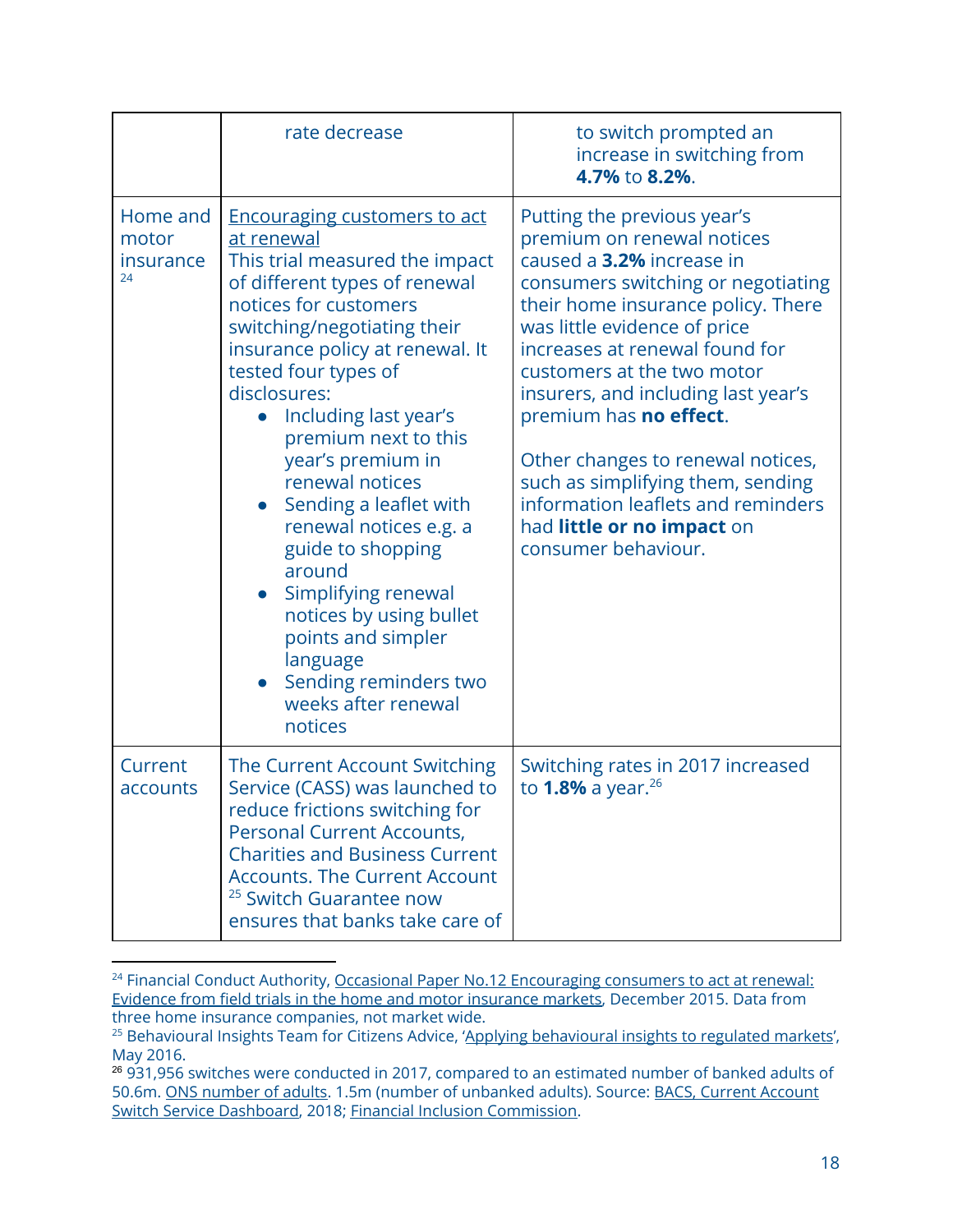|                      | closing the old account, moving<br>balances and switching<br>payments.                                                                                                                                                                                                                                                                                                                                                                                                          |                                                                                                                                                                                                                                                                                                                                                                                       |
|----------------------|---------------------------------------------------------------------------------------------------------------------------------------------------------------------------------------------------------------------------------------------------------------------------------------------------------------------------------------------------------------------------------------------------------------------------------------------------------------------------------|---------------------------------------------------------------------------------------------------------------------------------------------------------------------------------------------------------------------------------------------------------------------------------------------------------------------------------------------------------------------------------------|
| Energy <sup>27</sup> | <u>Cheaper Market Offers Letter</u><br>trial.<br>Randomly allocated 150,000<br>default tariff customers to<br>receive either:<br>No letter (control group)<br>$\bullet$<br>An Ofgem-branded letter<br>showing personalised<br>cheaper deals from rival<br>suppliers<br>A supplier-branded letter<br>showing personalised<br>cheaper deals from rival<br>suppliers The test<br>observed the switching<br>rates for each group for<br>thirty days after the<br>letters were sent. | Letters increased switching from a<br>baseline of 1% to an average of<br>2.9%                                                                                                                                                                                                                                                                                                         |
| Energy <sup>28</sup> | <u>CMA database remedy</u><br>Tested 2,400 customers who<br>had been on a default tariff for<br>3+ years, and randomly<br>allocated them to receive<br>either:<br>No letter (control group)<br>An Ofgem-branded letter<br>showing personalised<br>cheaper deals (best offer<br>letter)<br>Up to six marketing<br>letters from rival<br>suppliers (simulating the<br>CMA remedy)                                                                                                 | Customers were sent a letter from<br>their supplier advising them that they<br>could opt out of being sent energy<br>deal offers.<br>After 28 days, those who didn't opt<br>out then received either the<br>cheaper deals letter or marketing<br>material. The CMA database<br>remedy resulted in switching from<br>6.8% to 13.4% (CMA remedy) or<br>12.1% (Ofgem best offer letter). |
| Energy <sup>29</sup> | Active choice collective switch<br>trial                                                                                                                                                                                                                                                                                                                                                                                                                                        | 22.4% of customers in the trial<br>switched overall, compared to a                                                                                                                                                                                                                                                                                                                    |

<sup>&</sup>lt;sup>27</sup> The Behavioural Insights Team, <u>One letter that triples switchin</u>g, February 2018

<sup>&</sup>lt;sup>28</sup> Ofgem, **Small Scale [Database](https://www.ofgem.gov.uk/system/files/docs/2017/11/small_scale_database_trial_paper_pdf.pdf) trial**, November 2017.

<sup>&</sup>lt;sup>29</sup> Ofgem<u>, Open letter: Active choice [collective](https://www.ofgem.gov.uk/publications-and-updates/open-letter-active-choice-collective-switch-trial-early-findings) switch trial - early findings</u>, August 2018.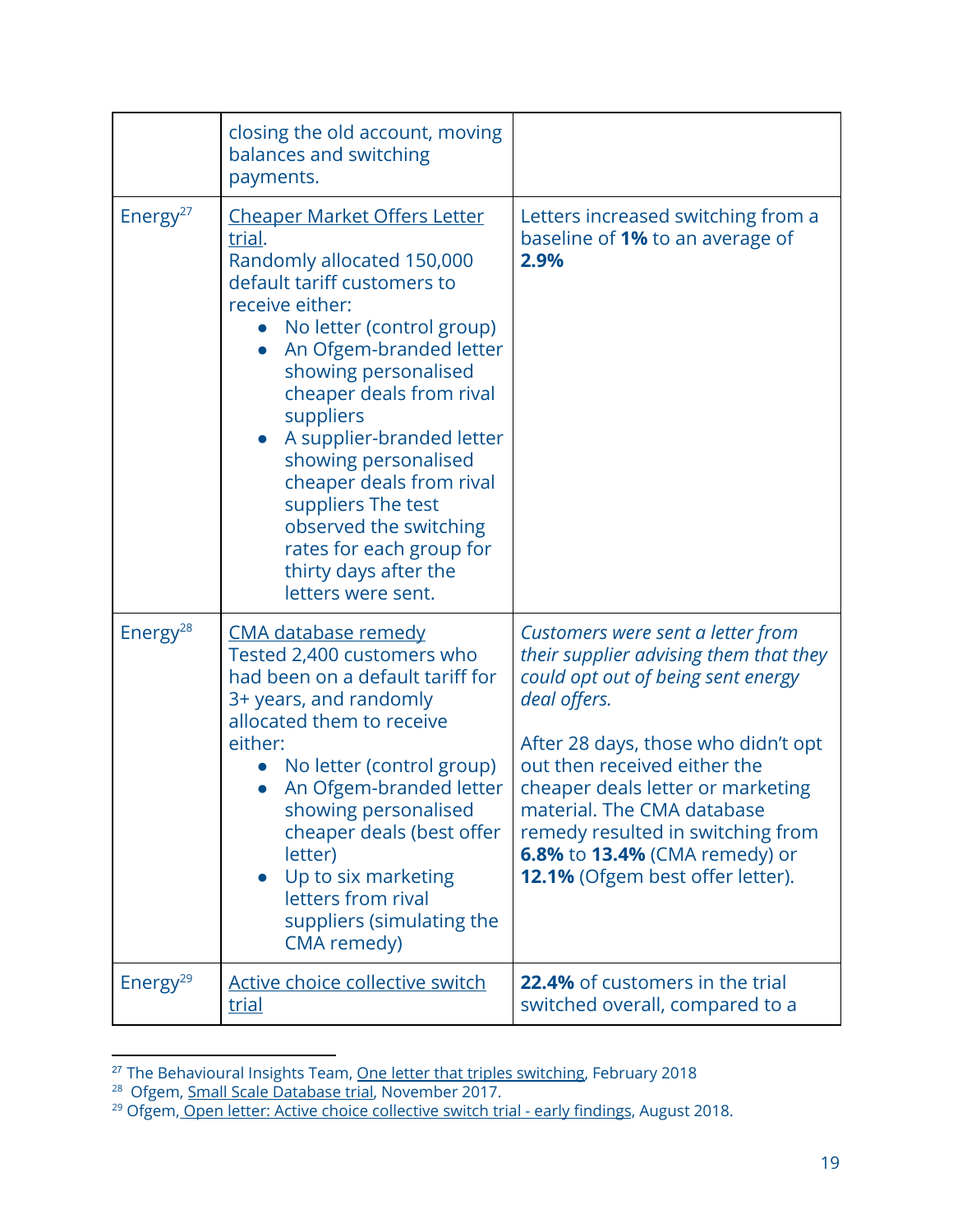| Using the disengaged customer<br>database, Ofgem identified<br>50,000 customers who had<br>been on the same deal for 3<br>years or more. Consumers<br>could opt into a collective<br>switch run by a price<br>comparison website (PCW), as<br>well as opt out of further<br>communication. The following<br>data was shared with the PCW<br>running the collective switch:<br>name, address, current tariff<br>and historic consumption data.<br>All of this data was shared<br>without consumers' consent. | baseline of 2.6% in the control<br>group. Customers who switched<br>saved around £300. Vulnerable<br>consumers were as likely to switch<br>as the remainder of the<br>intervention group. |
|-------------------------------------------------------------------------------------------------------------------------------------------------------------------------------------------------------------------------------------------------------------------------------------------------------------------------------------------------------------------------------------------------------------------------------------------------------------------------------------------------------------|-------------------------------------------------------------------------------------------------------------------------------------------------------------------------------------------|
|-------------------------------------------------------------------------------------------------------------------------------------------------------------------------------------------------------------------------------------------------------------------------------------------------------------------------------------------------------------------------------------------------------------------------------------------------------------------------------------------------------------|-------------------------------------------------------------------------------------------------------------------------------------------------------------------------------------------|